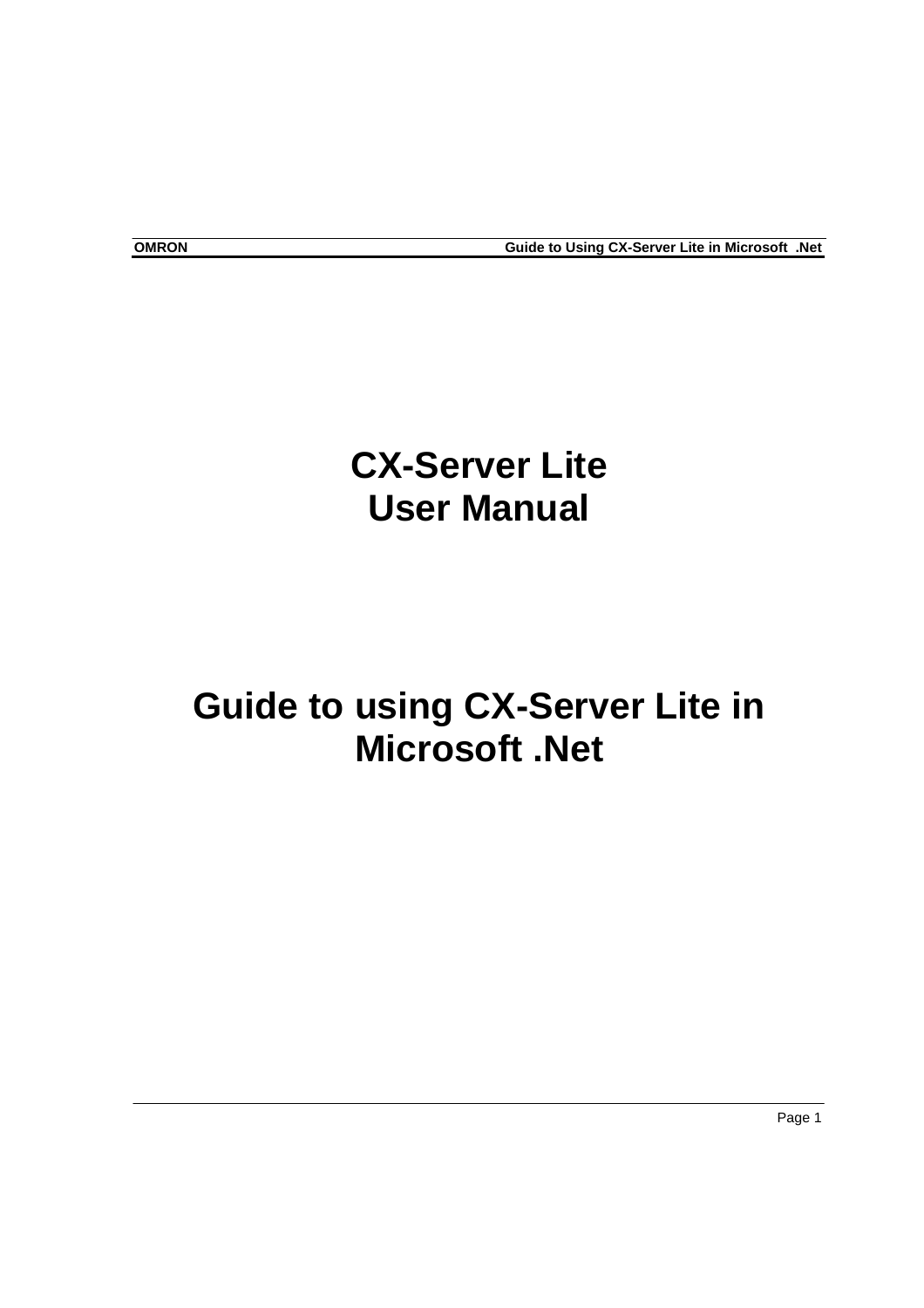# *Notice*

OMRON products are manufactured for use according to proper procedures by a qualified operator and only for the purposes described in this manual.

The following conventions are used to indicate and classify precautions in this manual. Always heed the information provided in them. Failure to heed precautions can result in injury to people or damage to the product.

| <b>DANGER!</b> | Indicates information that, if not heeded, is likely to result in loss of life<br>or serious injury.                                          |
|----------------|-----------------------------------------------------------------------------------------------------------------------------------------------|
| <b>WARNING</b> | Indicates information that, if not heeded, could possibly result in loss of<br>life or serious injury.                                        |
| <b>Caution</b> | Indicates information that, if not heeded, could result in relatively<br>serious or minor injury, damage to the product, or faulty operation. |

## *OMRON Product References*

All OMRON products are capitalised in this manual. The word "Unit" is also capitalised when it refers to an OMRON product, regardless of whether or not it appears in the proper name of the product.

The abbreviation "PLC" means Programmable Logic Controller and is not used as an abbreviation for anything else.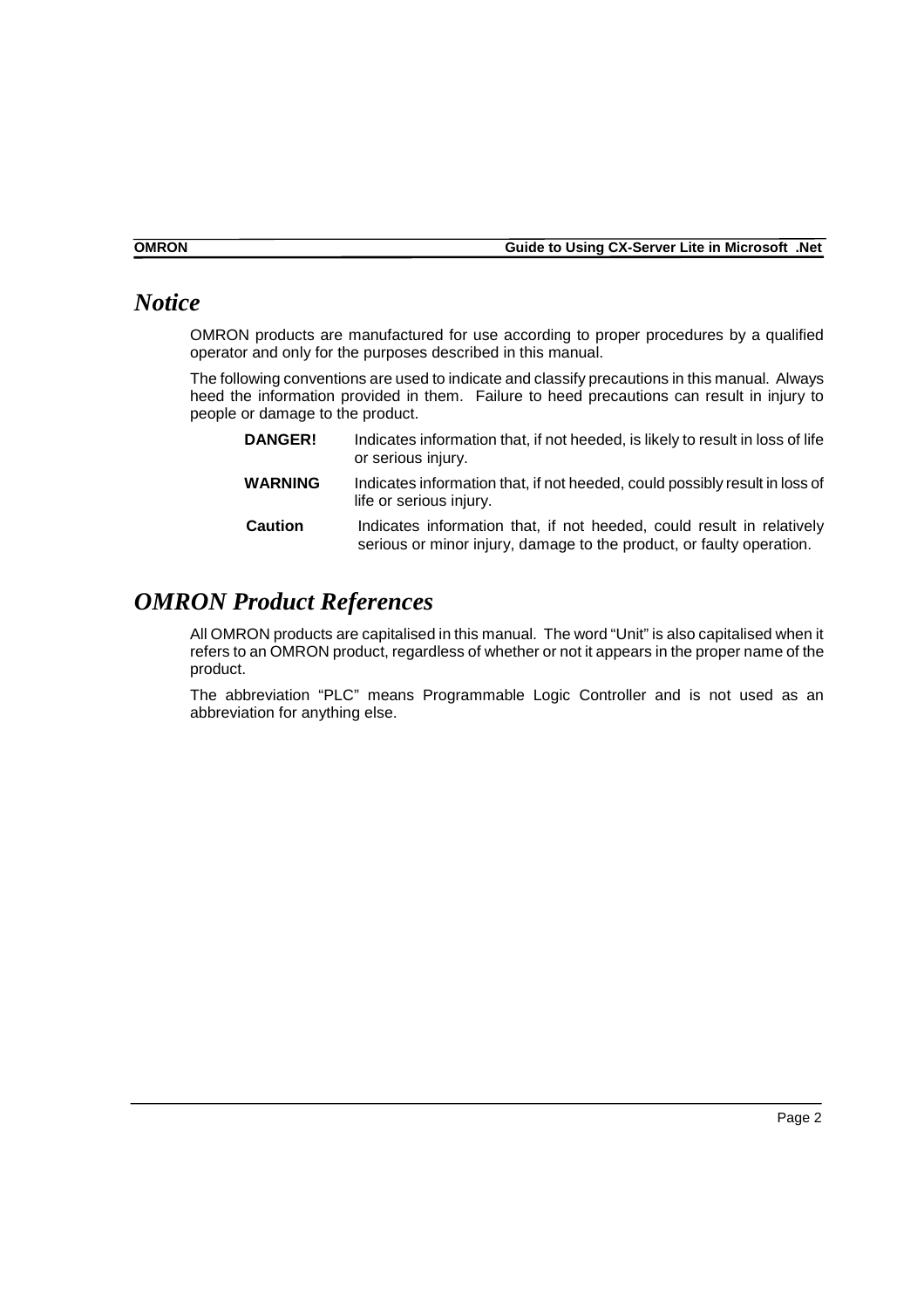## *Visual Aids*

The following headings appear in the left column of the manual to help you locate different types of information.

- **Note:** Indicates information of particular interest for efficient and convenient operation of the product.
- *1, 2, 3…* Indicates lists of one sort or another, such as procedures, checklists etc.
	- Represents a shortcut on the Toolbar to one of the options available on the menu of 温 the same window.



Indicates a program must be started, usually by clicking the appropriate option under the standard Windows 'Start' button.



**Note:** Indicates procedures that are specific to Visual Basic.

#### **OMRON, 2004**

All rights reserved. No part of this publication may be reproduced, stored in a retrieval system, or transmitted, in any form, or by any means, mechanical, electronic, photocopying, recording, or otherwise, without the prior written permission of OMRON.

All copyright and trademarks acknowledged.

No patent liability is assumed with respect to the use of the information contained herein. Moreover, because OMRON is constantly striving to improve its high-quality products, the information contained in this manual is subject to change without notice. Every precaution has been taken in the preparation of this manual. Nevertheless, OMRON assumes no responsibility for errors or omissions. Neither is any liability assumed for damages resulting from the use of the information contained in this publication.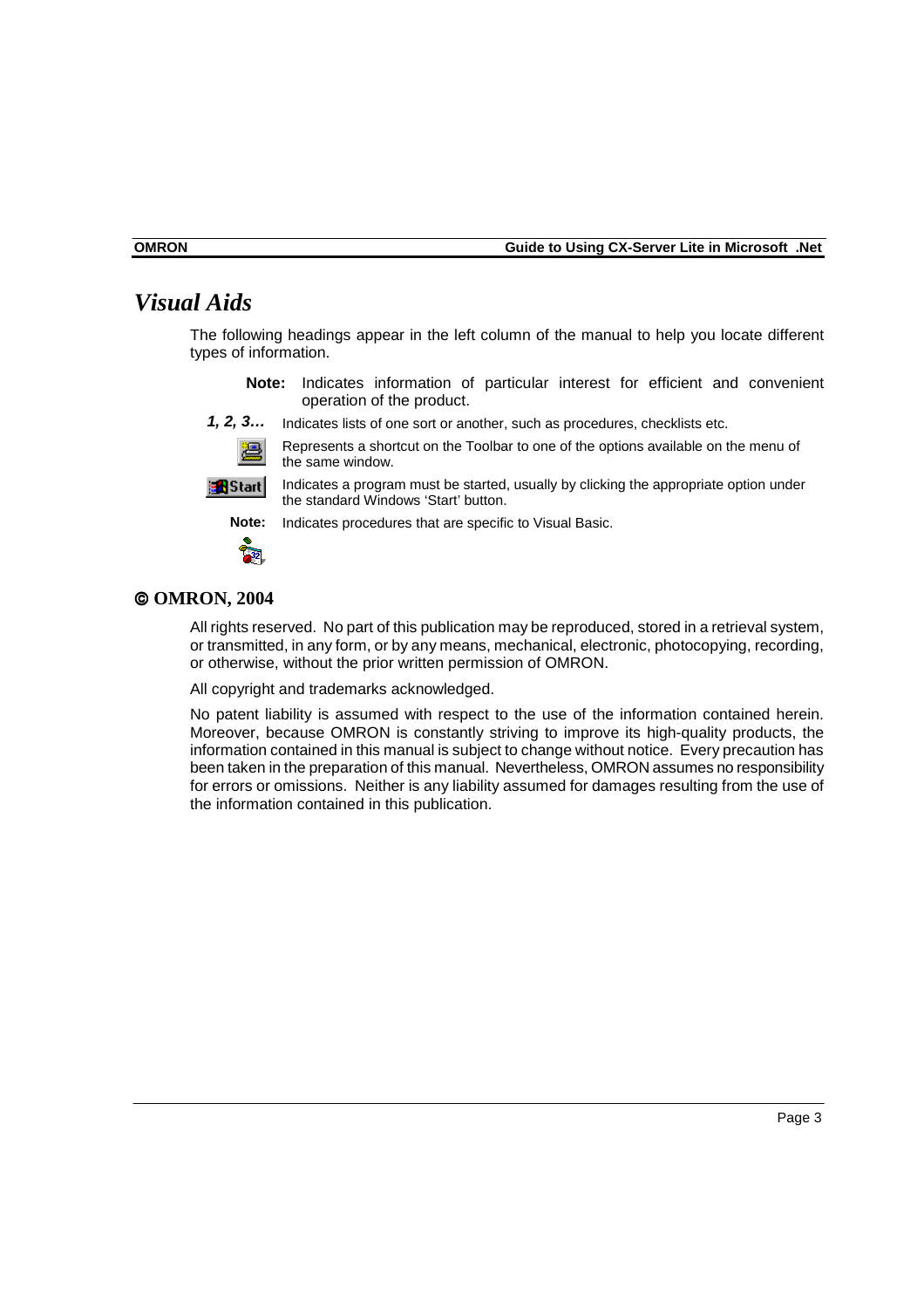## *About this Manual*

This manual describes the CX-Server Lite application and its ability to interface with OMRON CS, CV and C PLCs. It does not provide detailed information concerning the PLCs themselves, for this information the commercial manual for the device must be consulted.

This manual contains the following information:

- *Using CX-Server Lite in Microsoft .Net:* This describes the use of the CX-Server Lite software within the .Net environment in general terms
- *Tutorial:* This is a quick tutorial for use in Visual Studio .Net host applications.
- *Appendix A Design Mode Properties:* This appendix summarises the component properties available within Visual Studio .Net.
- *Appendix B Run Mode Interface:* The Microsoft .Net interface for the CX-Server communications control.
- A *Glossary of Terms* and *Index* are also provided.

| Warning: | Failure to read and understand the information provided in this<br>manual may result in personal injury or death, damage to the<br>product, or product failure. Please read each chapter in its<br>entirety and be sure you understand the information provided in<br>the chapter and related chapters before attempting any of the |
|----------|-------------------------------------------------------------------------------------------------------------------------------------------------------------------------------------------------------------------------------------------------------------------------------------------------------------------------------------|
|          | procedures or operations given.                                                                                                                                                                                                                                                                                                     |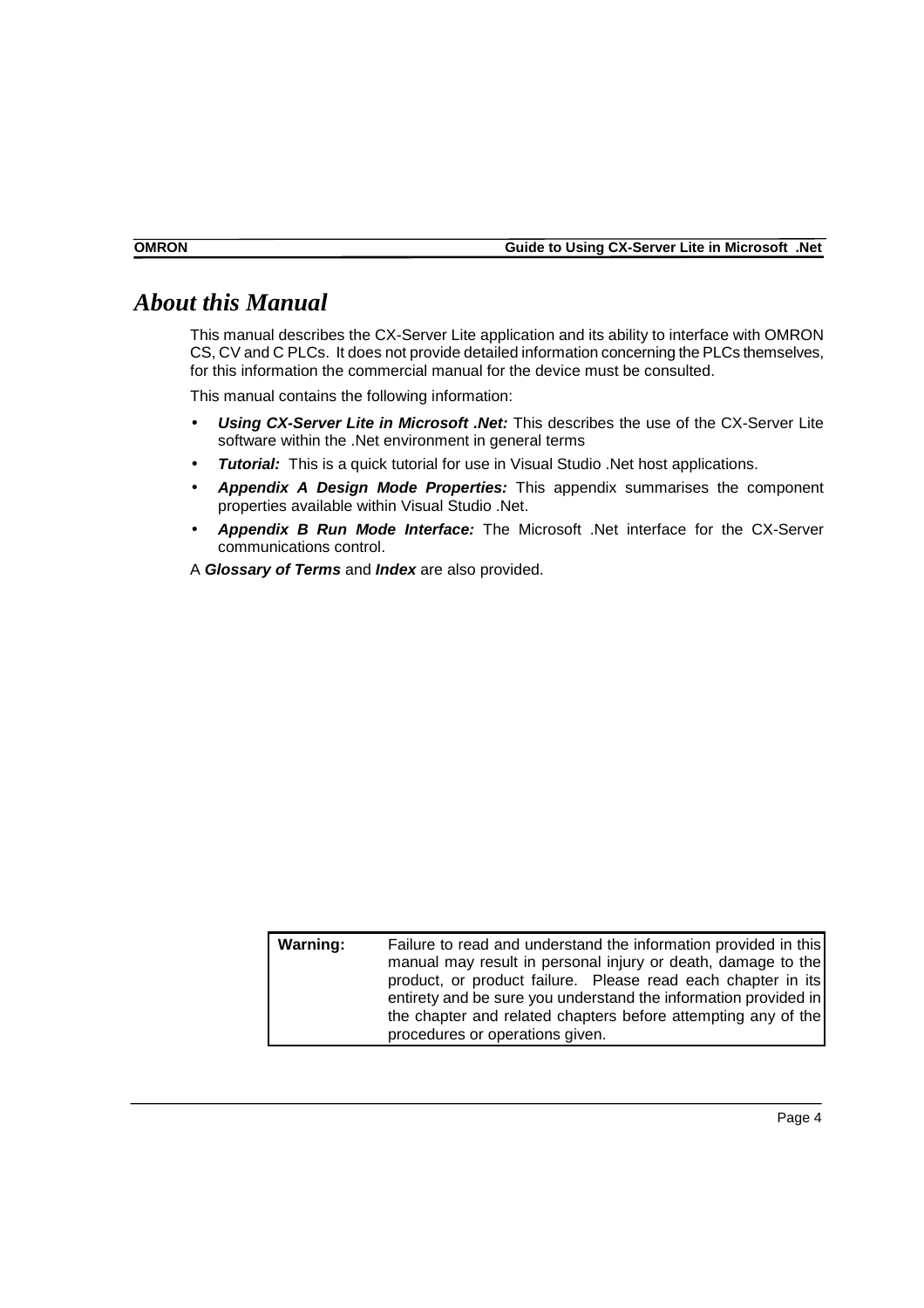# *Table of Contents*

| 2.1 CX-Server Lite Communications Control (ActiveX version) 10        |  |
|-----------------------------------------------------------------------|--|
|                                                                       |  |
| 3. Using the CX-Server Lite Active X controls in Microsoft .Net       |  |
|                                                                       |  |
| 4. CX-Server Lite Communications Control (.Net version)  15           |  |
| 5. Creating a CX-Server Lite Application in VS . Net  17              |  |
| 5.1 Example Viewing PLC Data using an Omron Graphical Control 17      |  |
|                                                                       |  |
|                                                                       |  |
|                                                                       |  |
|                                                                       |  |
|                                                                       |  |
|                                                                       |  |
|                                                                       |  |
|                                                                       |  |
| 5.3 Using the CX-Server Lite Communications Control (.Net version) 20 |  |
|                                                                       |  |
|                                                                       |  |
|                                                                       |  |
|                                                                       |  |
|                                                                       |  |
|                                                                       |  |
|                                                                       |  |
|                                                                       |  |
|                                                                       |  |
|                                                                       |  |
|                                                                       |  |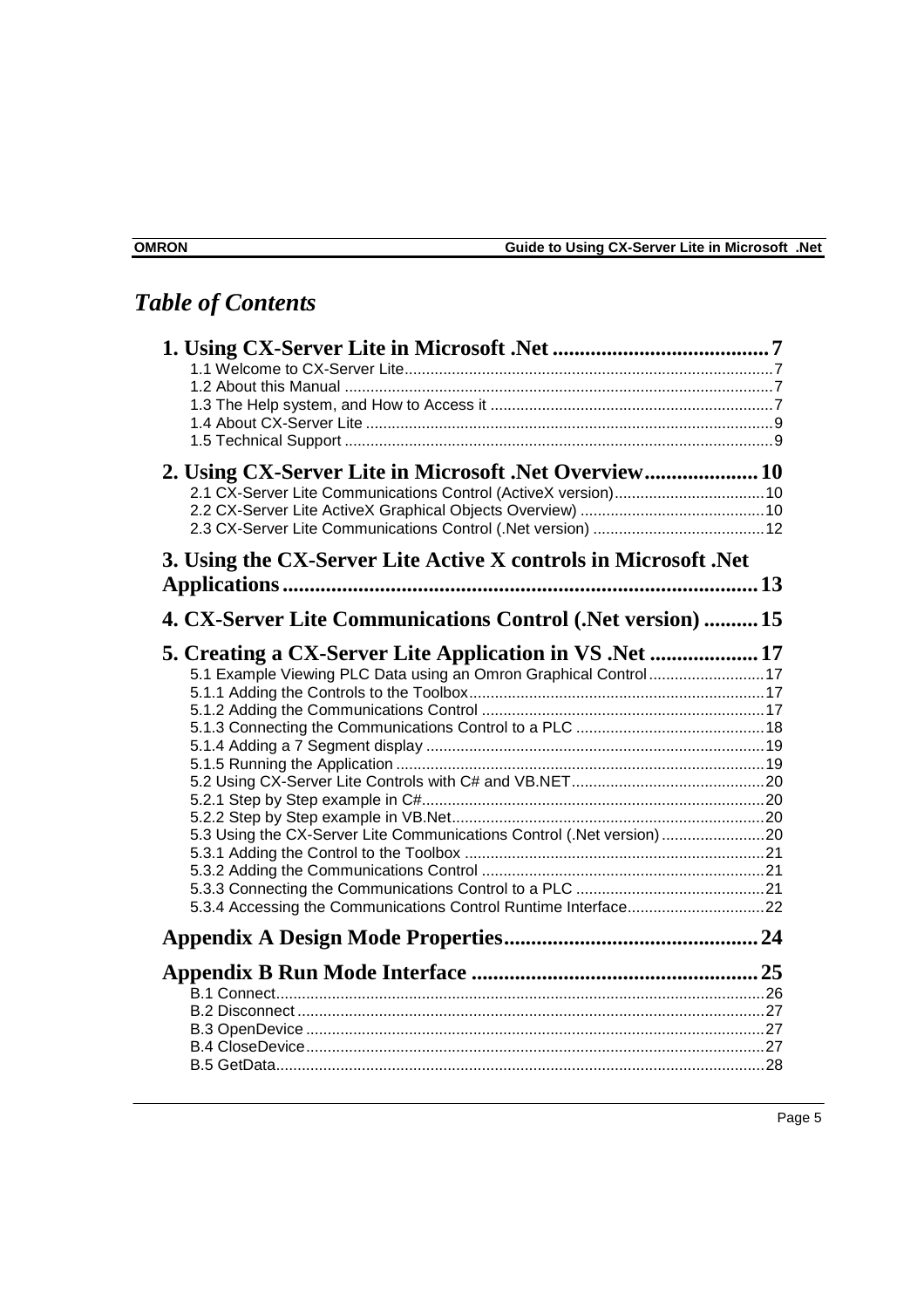| <b>Appendix C Visual Studio .Net Limitations and Workarounds 38</b> |    |
|---------------------------------------------------------------------|----|
|                                                                     |    |
|                                                                     |    |
|                                                                     |    |
|                                                                     | 42 |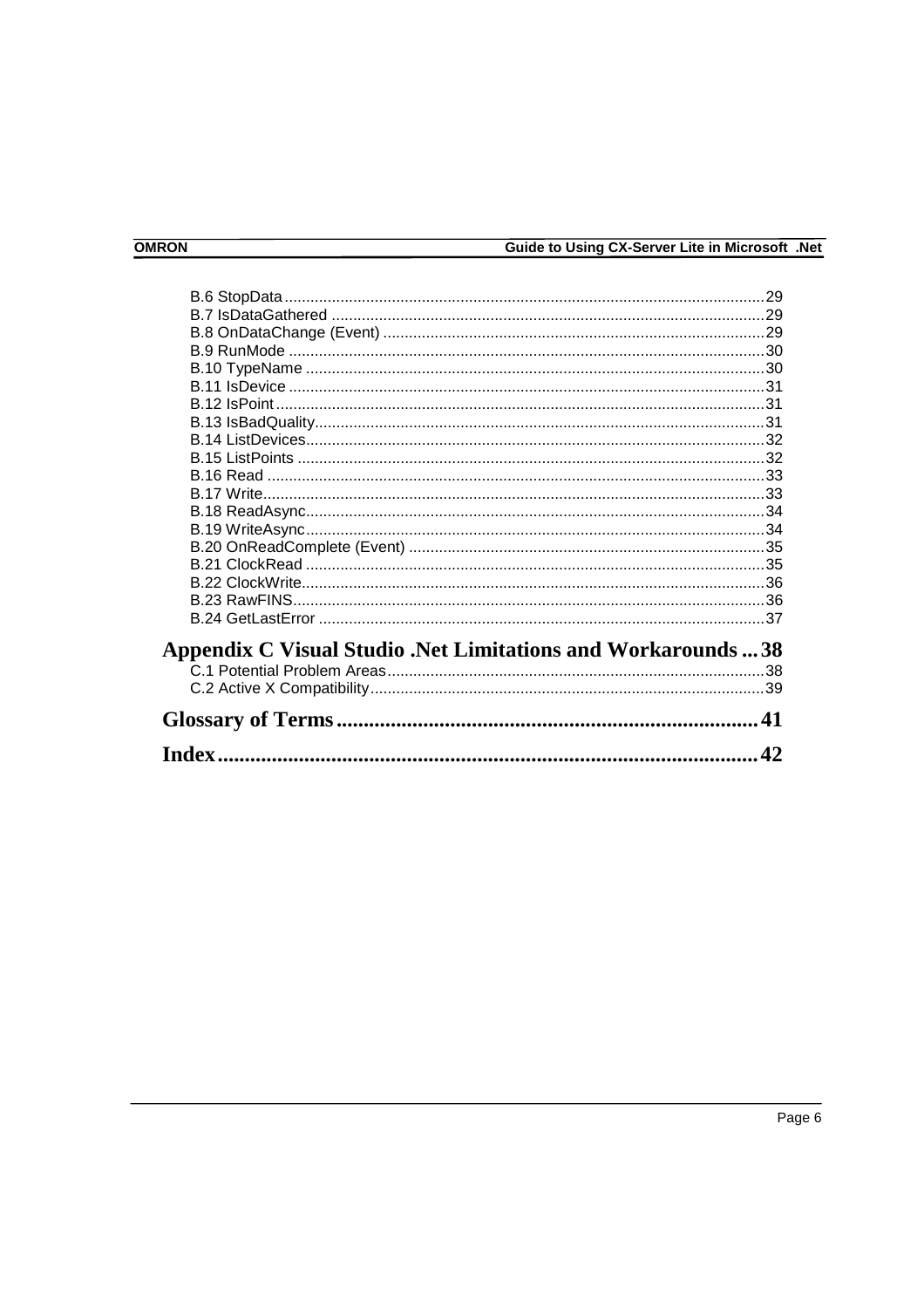## <span id="page-6-0"></span>**1. Using CX-Server Lite in Microsoft .Net**

This book introduces the use of CX-Server Lite within a Microsoft .Net environment to a new user. It is assumed that the reader is already familiar with CX-Server Lite in general terms, and is proficient at using Microsoft .Net technology.

**Important: See the "Getting Started" section of the main user manual for a general introduction to CX-Server Lite, for important system requirements and installation information, and for details of use in other, non .Net, applications.** 

#### **1.1 Welcome to CX-Server Lite**

CX-Server Lite allows PLC data collected by the OMRON CX-Server communications software to be accessed from Microsoft Excel (97 and later), Visual Basic (5.0 and later), and Visual C++ 6.0, as well as Omron CX-Supervisor. From version 1.21 onwards CX-Server Lite also supports use in Windows applications created using the Microsoft Visual Studio .Net environment (use in an ASP.Net environment is not currently supported). In all of these applications, CX-Server Lite allows existing process data to be collected and analysed, via the CX-Server runtime system.

#### **1.2 About this Manual**

This manual helps a new user get started with CX-Server Lite in a Microsoft .Net environment, by leading the user through the basics of CX-Server Lite operation. For the most up to date information see the on-line help or the release notes in the installed directory.

Separate OMRON manuals describe the related CX Automation Suite products; CX-Server, CX-Programmer and CX-Supervisor.

Throughout this manual, it is assumed that the user has a working knowledge of Microsoft Windows and Microsoft .Net.

If Visual Studio .Net has not been used before, it is recommended that some time working with the Microsoft documentation is spent before using CX-Server Lite. Similarly, familiarity with the key Microsoft .Net concepts is also assumed.

#### **1.3 The Help system, and How to Access it**

CX-Server Lite comes with a detailed help system. At any time while using the software, it is possible to get help on a particular point that is currently being worked on, or on general aspects of CX-Server Lite. This system is intended to complement the manual, by providing online reference to specific software functions and how to use them. This manual is designed to provide tutorial information and discuss the various facilities offered by CX-Server Lite.

#### **Help Topics**

There are several ways to access the help system from within the Visual Studio .Net development environment. One of the simplest is to right click on the object and then select the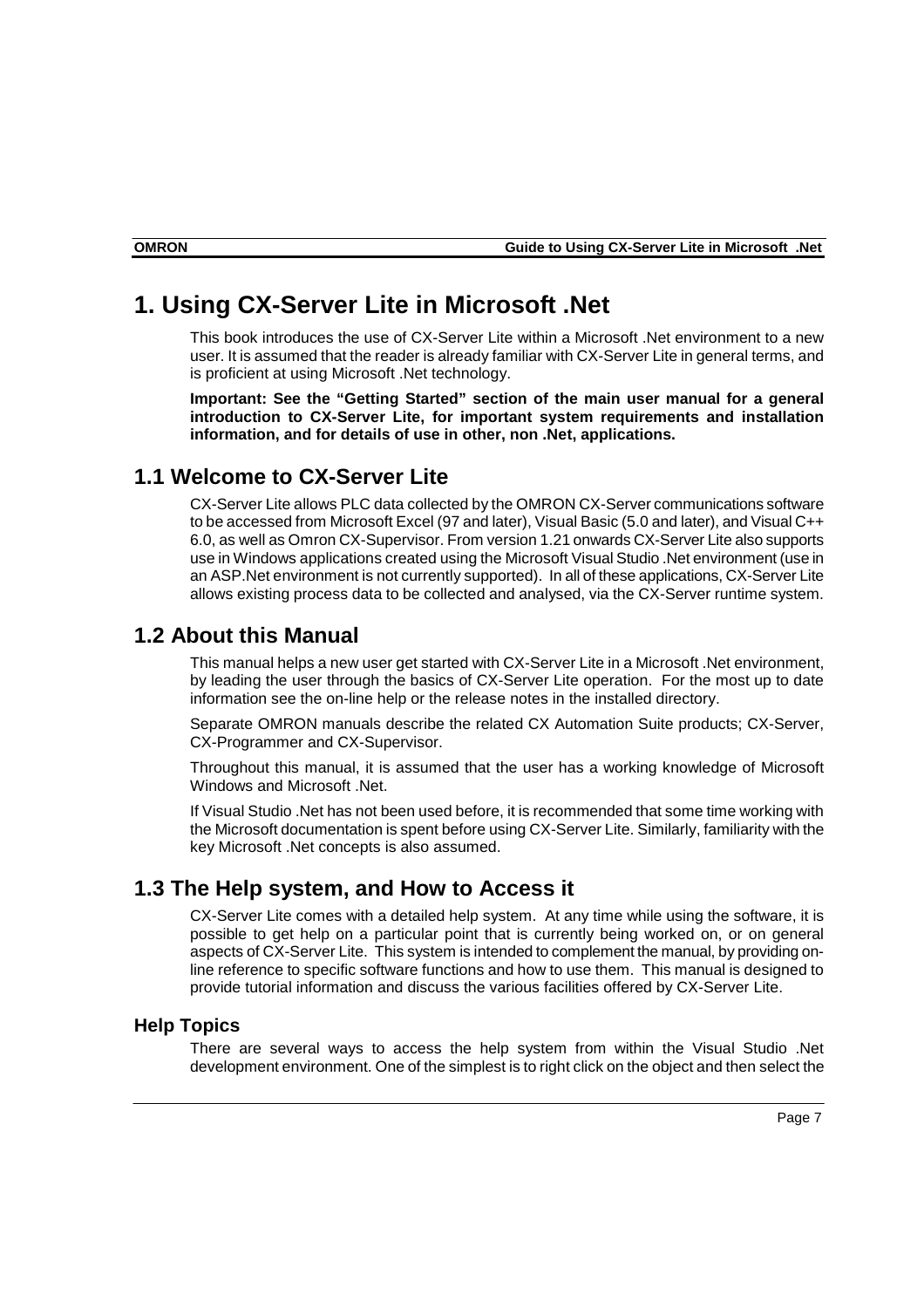#### **OMRON Guide to Using CX-Server Lite in Microsoft .Net**

relevant help option from the popup menu. In the case of the CX-Server Lite ActiveX controls this is the "ActiveX –Help" option. The configuration dialogs for many of the controls also include a "Help" button, and "ActiveX-Help" can also be accessed from below the properties window.

The help system provides a standard look-up dialog under the Contents tab showing the contents of the CX-Server Lite Help file. Double-click on an item to read the associated information.

#### **Index**

Use the following procedure to retrieve on-line help from the *Index* tab of the Help dialog.

*1, 2, 3…* 1. Select the *Help* option from the Object Properties Menu.

- 2. Select the *Index* tab.
- 3. Enter a text query into the first step field. The second step field is refreshed according the to query entered in the first step field.
- 4. Select an entry in the second step field and select *Display* pushbutton, or double-click on the index entry.
- 5. If an entry is linked to two or more topics, the names of the topics are displayed in the Topics Found dialog. Select a topic and choose the *Display* pushbutton or double-click in the topic.

#### **Find**

Use the following procedure to retrieve on-line help from the *Find* tab of the Help Topics dialog.

*1, 2, 3…* 1. Select the *Help* option from the Object Properties Menu.

- 2. Select the *Find* tab.
	- 3. Enter a text query into the first step field. The second step field is refreshed according the to query entered in the first step field. Previous text queries can be retrieved by selecting from the drop down list in the first step field.
	- 4. Select a word that matches the query some words may be automatically selected. More than one word can be selected by pressing Shift and selecting another word to extend the selection or by pressing Ctrl and selecting another word to add to the selection. The third step field is refreshed according to the word or words selected. The number of topics found is shown at the bottom of the dialog.
	- 5. Select a topic from the third step field and select the *Display* pushbutton, or double-click on the topic from the third step field. Select the *Clear* pushbutton to restart the find operation.

The Find operation can be enhanced by the use of the *Options* pushbutton and Rebuild pushbutton. Refer to *Microsoft Windows documentation* for further information.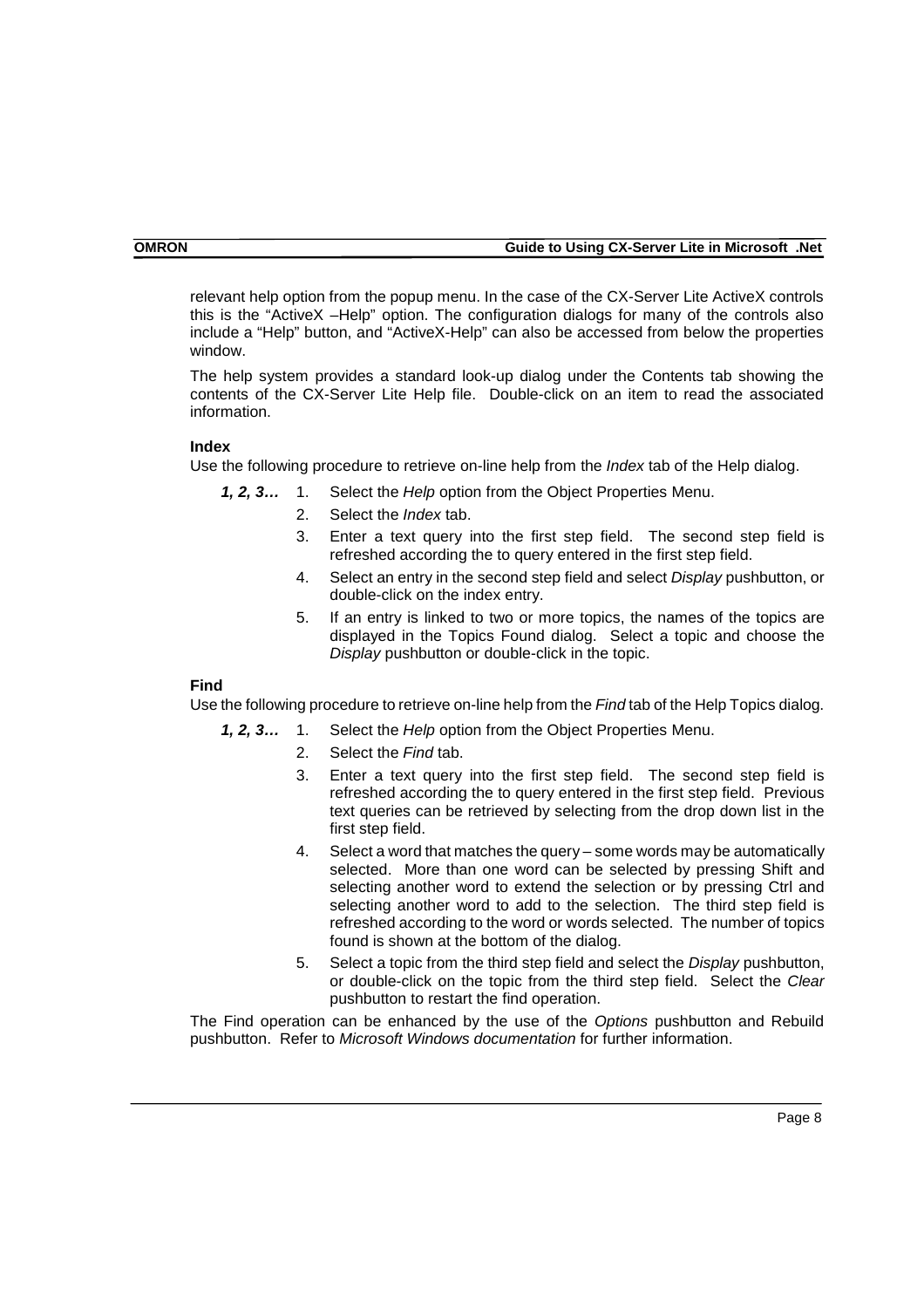#### <span id="page-8-0"></span>**1.4 About CX-Server Lite**

The CX-Server Lite ActiveX Components include an About dialog accessible from the object right-button menu (select the "ActiveX - About" option). The About dialog supplies technical reference information about the application such as version and copyright information. It also contains essential version number information that is required for obtaining technical support. The CX-Server Communications Control also includes details of the version of CX-Server installed.

In addition, a brief description of CX-Server Lite and the CX-Automation Suite can be accessed from the main help contents dialog.

## **1.5 Technical Support**

If the installation instructions for this application have been followed, no difficulties should be encountered.

If a problem occurs, check that it does not relate to a fault outside CX-Server Lite, for instance, with external components. Check the following:

- The PC is working correctly,
- The external system or application is working correctly,
- The communications system is set up correctly,
- Any errors are cleared in the associated PLCs.

When Customer Services need to be contacted, keep the following details to hand. A clear and concise description of the problem is required, together with the exact text of any error messages.

**Note:** Use the About dialog of one of the ActiveX controls to obtain the version number of the application.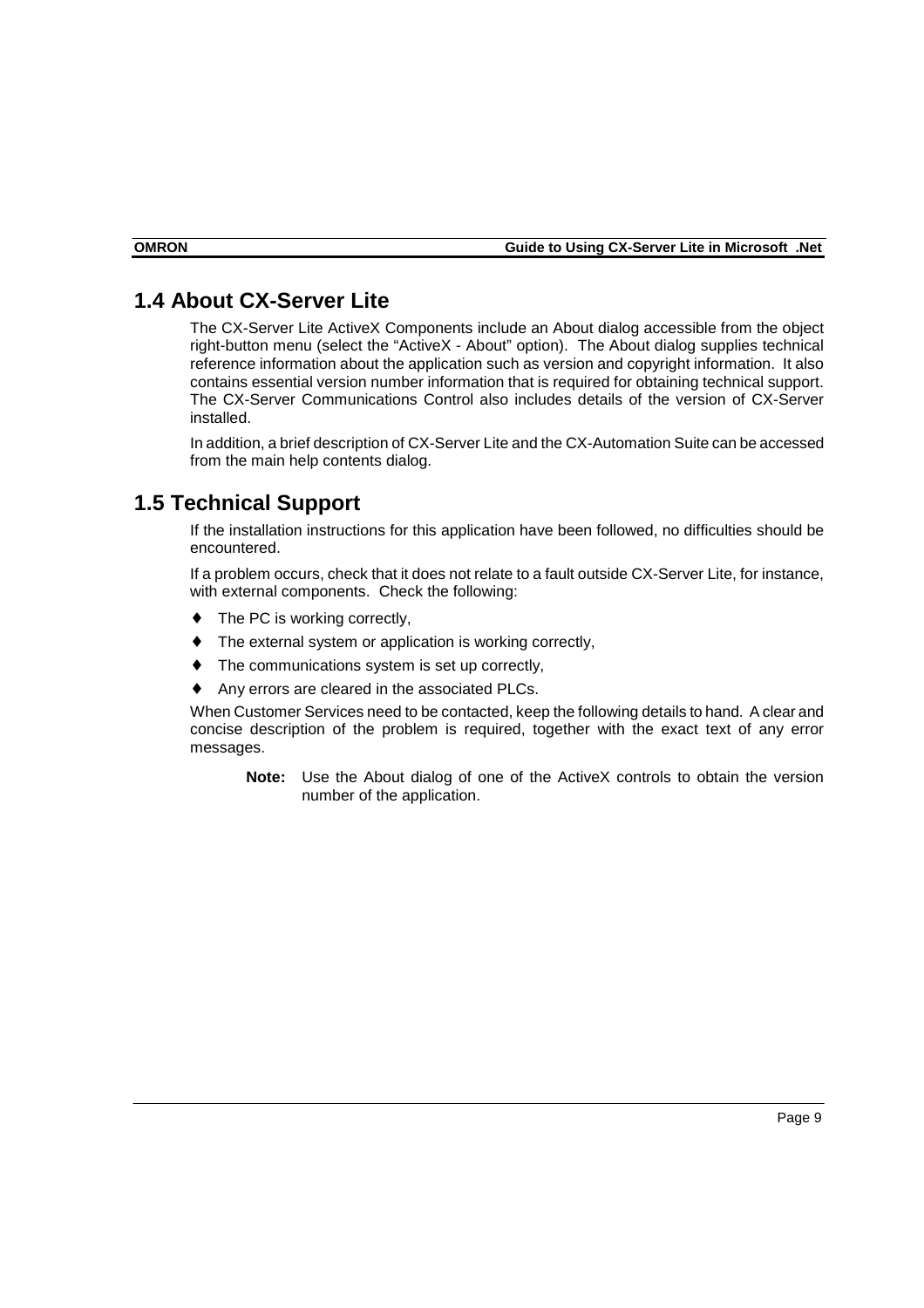## <span id="page-9-0"></span>**2. Using CX-Server Lite in Microsoft .Net Overview**

#### **2.1 CX-Server Lite Communications Control (ActiveX version)**

CX-Server Lite includes a standard ActiveX communications control that acts as an interface to CX-Server within Excel, Visual Basic and C++ applications. This control can also be used in a .Net environment, using the standard .Net ActiveX interoperability support. All functionality is available, including automatic linking to the Omron Graphical Controls, meaning that it is ideal for many .Net Windows applications (e.g. Windows Form based applications).

The functionality of this control is described in the main CX-Server Lite user manual.

See section 3 for more details on using this control within Visual Studio .Net.

### **2.2 CX-Server Lite ActiveX Graphical Objects Overview)**

CX-Server Lite includes a set of ActiveX Graphical Controls, which, like other ActiveX objects, can be used within a .Net environment. This section contains a brief overview of the available components. For full details of these objects see the main CX-Server Lite User Manual. For full details of ActiveX compatibility in a Microsoft .Net environment see the Microsoft documentation.

See section 3 for more details on using these controls within Visual Studio .Net.

#### **7 Segment**

The 7 Segment control displays a value in Binary, Decimal or Hexadecimal format. Leading zeros and unused segments can be hidden. The colour of the segments and the display background can be set independently. The 7 Segment control cannot be used to set a value.

#### **Data Logging**

The Data Logging control provides logging and trending functionality through use of the Data Log Viewer components currently used by other Omron software packages including CX-Supervisor and SYS-Config. The control is configured in design-mode to log data items and is controlled in runtime-mode using script commands. See the on-line help for further details regarding the Run Mode Interface.

#### **Display**

The Display displays an analogue or text value. The Display only displays a value i.e. you cannot set a value using this display.

#### **LED Indicator**

The LED functions as a coloured on/off indicator. The colour of the indicator and the display background can be set independently while its shape can be round or square. In the off state, the chosen indicator colour is dimmed.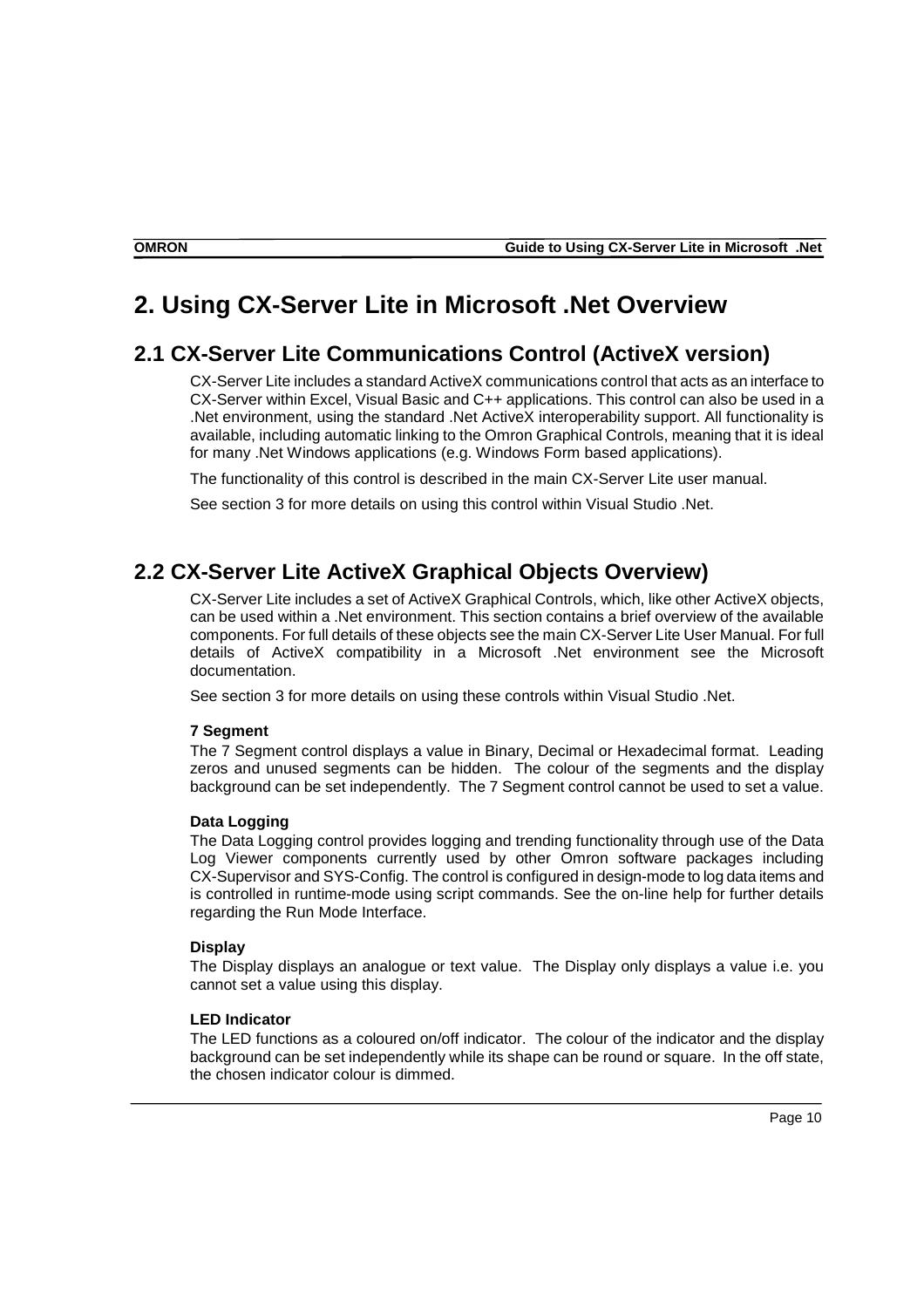#### **Linear Gauge**

The Linear Gauge displays an analogue value by filling a rectangle to represent the actual value as a proportion of its expected maximum. The rectangle can be filled from bottom to top (like a thermometer) or from left to right (like a progress complete bar). There is also a configurable scale, enabling intermediate values to be estimated. The Linear gauge will only display a value, you cannot set a value with this gauge.

#### **Linker**

This control gives the ability to link COTS (commercial off the shelf) ActiveX components to any of the Omron communications controls, e.g. the CX-Server communications control. The control is configured in design-mode to select the ActiveX component (e.g. a Microsoft Forms V2.0 check box control) to which the control will link at runtime. In runtime mode data will be read from and written to the selected PLC item and the selected ActiveX component.

*Note: In this version, the linker cannot link text points or array points only single element points.* 

#### **Rotational Gauge**

The Rotational Gauge displays an analogue value, similar to a speedometer. An indicator needle rotates according to the value. There is a configurable scale, enabling intermediate values to be estimated. The Rotational gauge will only displays a value, you cannot set a value with this gauge.

#### **Rotary Knob**

The Rotary Knob allows you to set an analogue value, similar to a volume knob. You can rotate the knob, e.g. by clicking and dragging the mouse, to set the pointer to a new position. There is a configurable scale, enabling intermediate values to be estimated. The pointer always reflects the current value e.g. on start-up, and will change position in response to an external influence.

#### **Toggle**

The Toggle allows you to toggle a Boolean bit between its 'On' and 'Off' state. This is as a switch that can be clicked to change its state. The current state is shown by the position of the switch. The switch position also reflects the current value e.g. on start-up, and will change position in response to an external influence.

#### **Timer**

The timer enables you to run a set of instructions repeatedly at regular intervals. This control is not required within a .Net environment.

#### **Thumbwheel**

The Thumbwheel provides a set of input controls, similar to a hardware Thumbwheel Switch. By clicking minus and plus buttons, the various input digits can be set. There are two modes of operation; Commit and Direct. When the optional *Commit* button is enabled, digit values may be edited freely. The PLC will not receive an updated value until the Commit button is pressed. In *direct mode* [without the optional Commit button] changes to digit values are sent direct to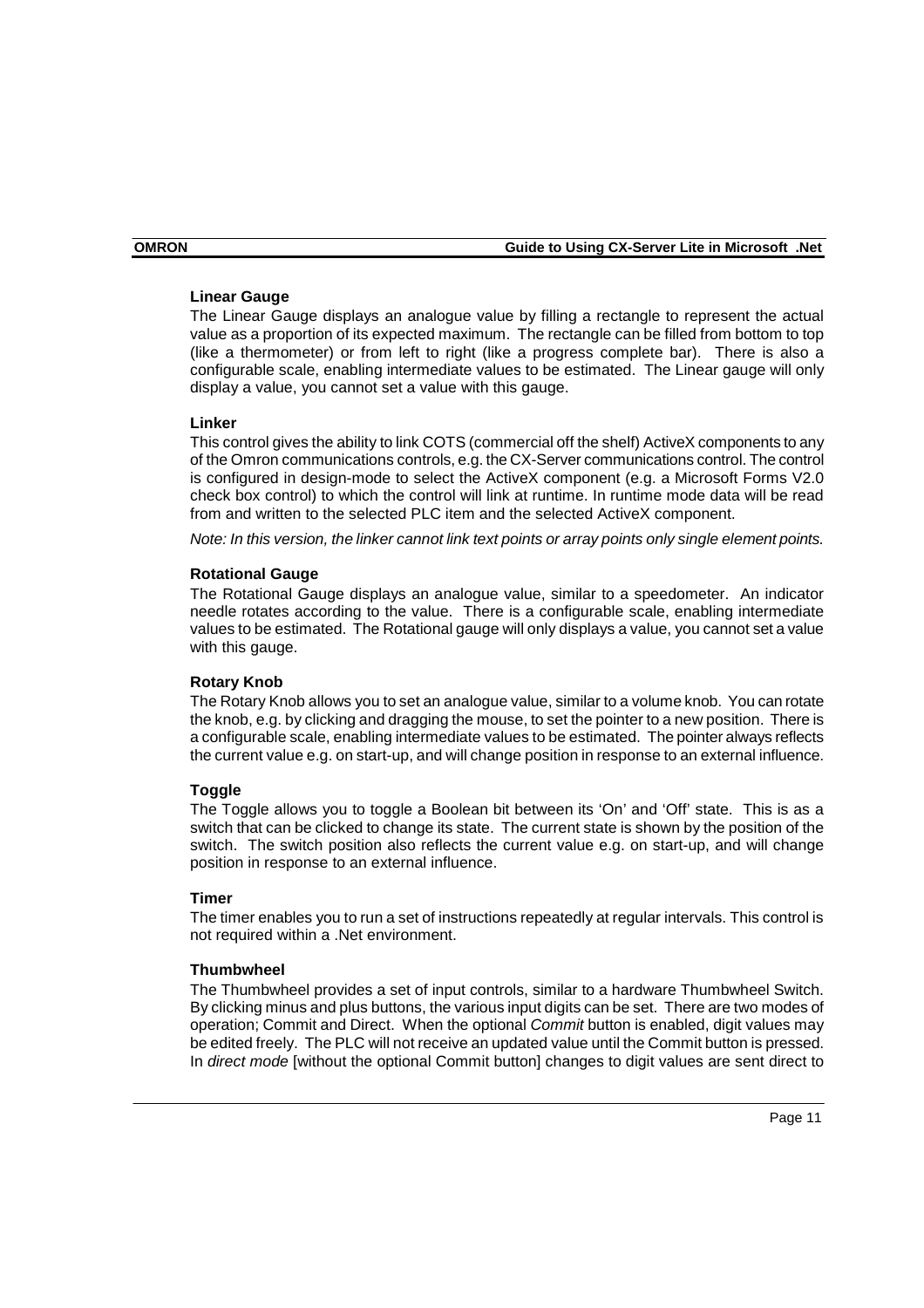<span id="page-11-0"></span>the PLC as they occur. Floating point is supported, and integer values can be represented in both decimal and hexadecimal.

#### **2.3 CX-Server Lite Communications Control (.Net version)**

This control provides a seamless interface between the CX-Server Lite host application (Visual Studio .Net Windows application) and Omron's communication software, CX-Server. Note that the control is only visible when the host application is in the Design mode.

See section 4 for more details on using this control.

Note: This control is a .Net **Windows** Control intended for use within **Windows** applications. It is not a **Web** control, and is therefore not designed for use within a web server (e.g. IIS / ASP.NET) environment. If a web page is selected while the control is present on the Visual Studio toolbox, the control will appear greyed out.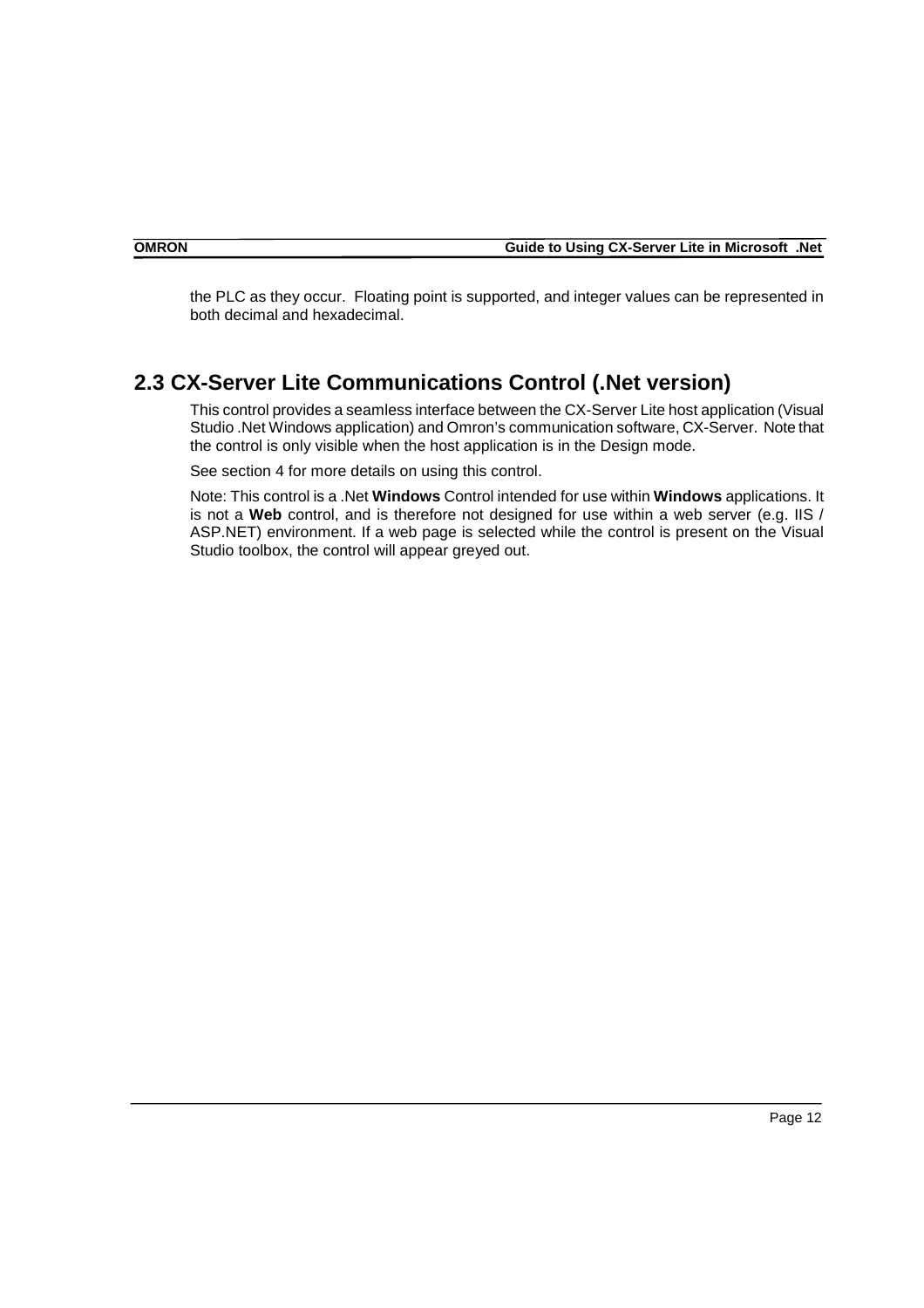## <span id="page-12-0"></span>**3. Using the CX-Server Lite Active X controls in Microsoft .Net Applications**

Visual Studio .Net provides excellent support for "legacy" ActiveX objects. In many ways operation is similar to in previous development environments, such as Visual Basic 6.0.

As a result of this excellent support, it often makes sense to use the ActiveX controls even within a .Net environment, and even though a .Net Communications Control is available.

Users familiar with the ActiveX controls, or who just wish to construct simple Windows based applications that provide a graphical display of data, should consider using the CX-Server Lite Active X controls in preference to the CX-Server Lite .Net Communications Control, as they provide "quick and simple" automatic linking to the graphical controls.

In addition, some less commonly used functionality (e.g. interfacing to Temperature Controllers rather than PLCs) is only available in the CX-Server Lite ActiveX Communications Control.

To add one of the Omron ActiveX controls to the Visual Studio .Net Toolbox do the following:

- 1. Click on the Toolbox (on the left side of the Visual Studio window)
- 2. Click on the Toolbox Components tab
- 3. Right-click on the background of the Toolbox window and select "Add / Remove Items" from the popup menu.
- 4. Scroll the list box down in the Com Components Tab, and select the components beginning with Omron CX (e.g. the Omron CX 7 Segment Control).
- 5. Select OK. The selected components will now be added to the Toolbox window.
- To use one of the components
	- 1. Drag from the Toolbox window and drop onto the form. Resize as desired.
	- 2. To configure the component, right-click on the component and select Properties. This will bring up the properties dialog. The properties can then be configured using the properties dialog in the same way as in Excel or Visual Basic. By default the ActiveX component names will be prefixed by "ax", e.g. "axKnob1". To edit this select the (name) property to change the name, e.g. to "Knob1".
	- 3. Alternatively most properties of the selected control can be edited using the standard Visual Studio Property Editor Window. It is recommended, however, that editing of the project file name (i.e. selection of a project file) is done from the properties dialog.

To connect a graphical control to a communications control:

- 1. Add both controls to the form using the steps outlined above
- 2. Invoke the graphical control communications properties dialog, and configure the Data Source tab in the same way as for Excel and Visual Basic applications, i.e.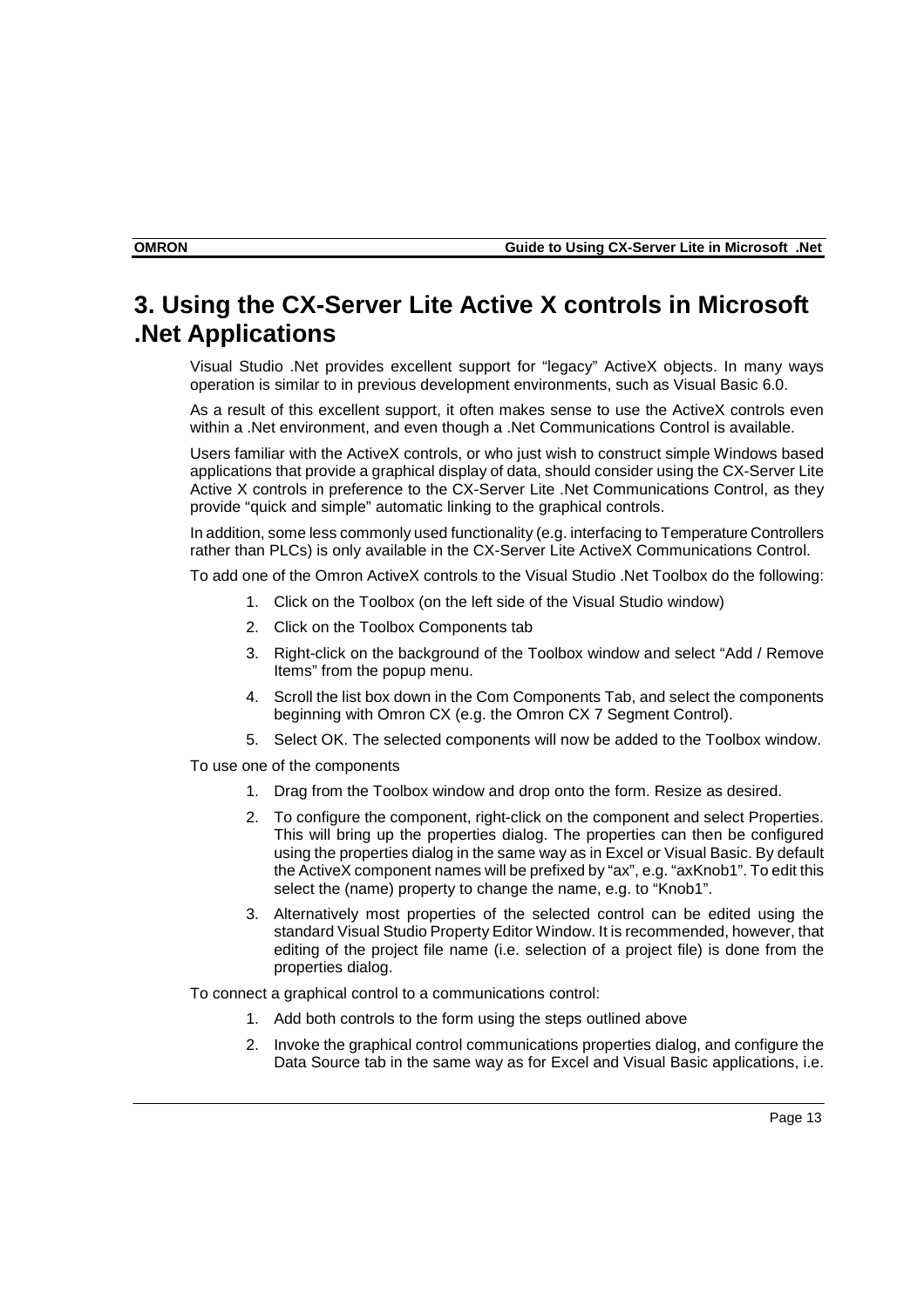use the combo boxes to select the communications control, a device, and a point. If necessary use the ">" buttons to add new devices or points, or edit existing ones.

To drive the control from C# or Visual Basic .Net code:

- 1. Access the properties in the runtime in the usual way, e.g. the C# code to set a Knob control to the value 10 in C# is: Knob1.value = 10; **(Note: VB.NET will prefix ActiveX property names with either get\_ or set\_. As an example, ListPoints will become get\_ListPoints)**
- 2. Access the events either by double-clicking on the control (e.g. for the ClickOn event), or, if using C#, by using the standard Visual Studio Event Editor (selected by clicking on the lightning icon in the Properties window). In VB.Net the events can be accessed by using the class name and method name drop-down list boxes which are displayed at the top of the code window (just below the tab for the VB source file).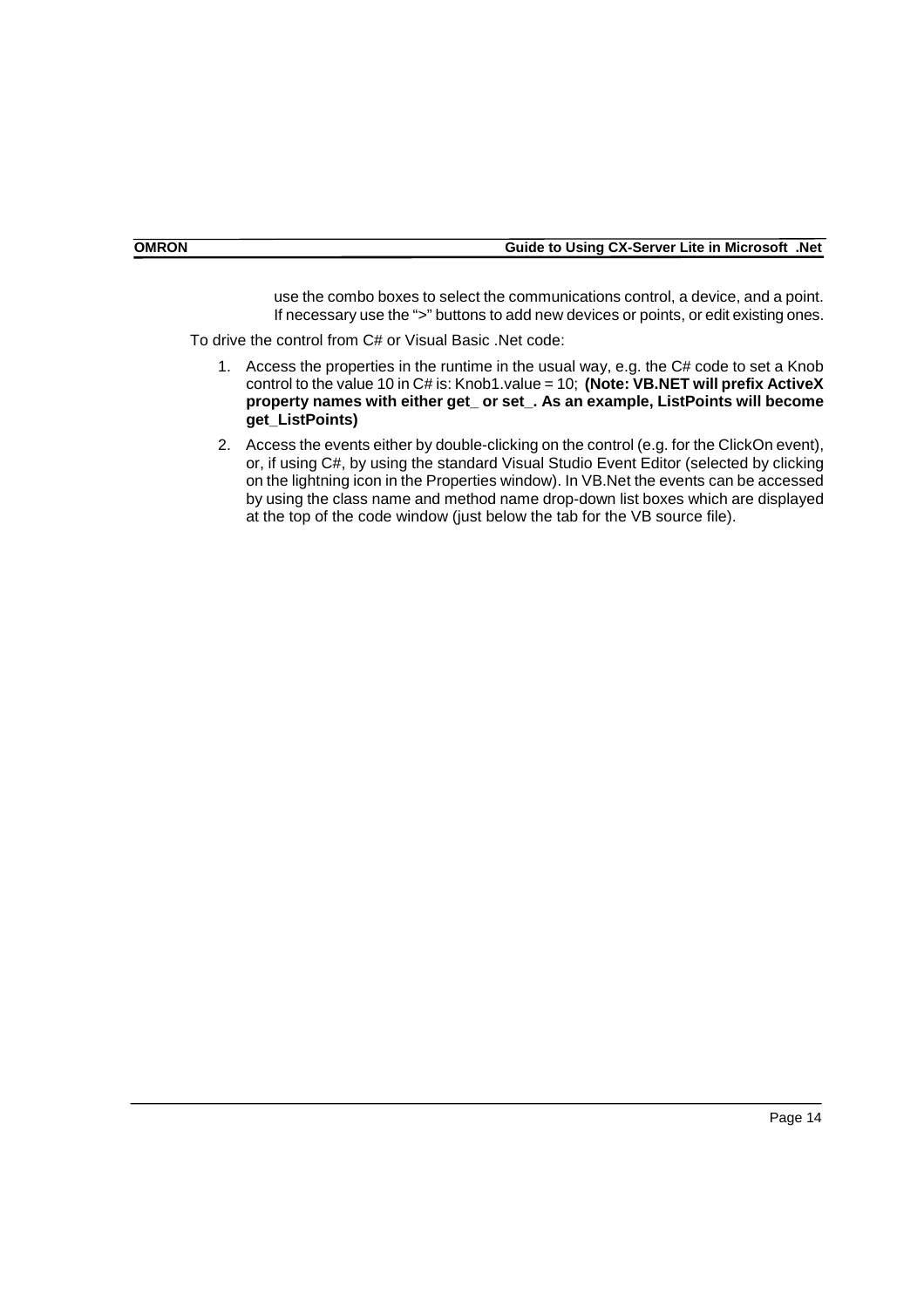## <span id="page-14-0"></span>**4. CX-Server Lite Communications Control (.Net version)**

The .Net version of the CX-Server Lite Communications Control is a lightweight object intended for use in any environment where .Net Windows Controls are supported. (Note: it is a **Windows** Control, not a **Web** Control, so is **not** intended for use in a web application.) Unlike the ActiveX version it does not include direct automatic support for interfacing to the graphical controls, although they can, of course, be driven directly from the application if desired (i.e. the value obtained from the .Net Communications Control and used to set the ActiveX graphical control, or vice-versa).

It makes sense to use the CX-Server Lite .Net Communications Control in Windows applications that do not require the use of the Omron ActiveX graphical controls, or where there may be advantages to using a native .Net control.

The CX-Server Lite .Net Communications Control includes all commonly used functionality available in the ActiveX Control except for the Temperature Controller support.

For a full description of all design-mode and run-mode functionality supported by this control please see Appendices A and B. Please consult Appendix C for details of some common problems encountered when using Visual Studio 2003 (e.g. data events stopping working after a new version of software is installed).

Wherever practical, the same method and parameter names have been used as were used in the ActiveX control. However, in some cases, even where the functionality is quite similar, a different name has been chosen. This has been done for one or more of the following reasons:

- a) To follow standard Microsoft .Net naming conventions
- b) To better reflect use in a programming language rather than script-language based environment (the .Net component will be used with C# and VB.Net which have a very different syntax from VBScript, VBA and even VB6).
- c) To standardise on a name used by the OPC .Net Communications Control
- d) As with OPC, to use "device" rather than "PLC" because in future devices other than PLCs will be available for use with CX-Server.

To add the CX-Server Lite .Net Communications Control to the Visual Studio .Net Toolbox:

- 1. Click on the Toolbox (on the left side of the Visual Studio window)
- 2. Click on the Toolbox Components tab
- 3. Right-click on the background of the Toolbox window and select "Add/Remove Items" from the popup menu.
- 4. Scroll the list box down in the .Net Framework Components Tab, and select the "CXSLiteCtrl". *(Note: if for some reason the control is not visible, then use the Browse button on the dialog to browse to the directory where the control was installed (the filename is CXSLite.dll) and select it. The default installation directory is c:/program files/common files/Omron/Components)*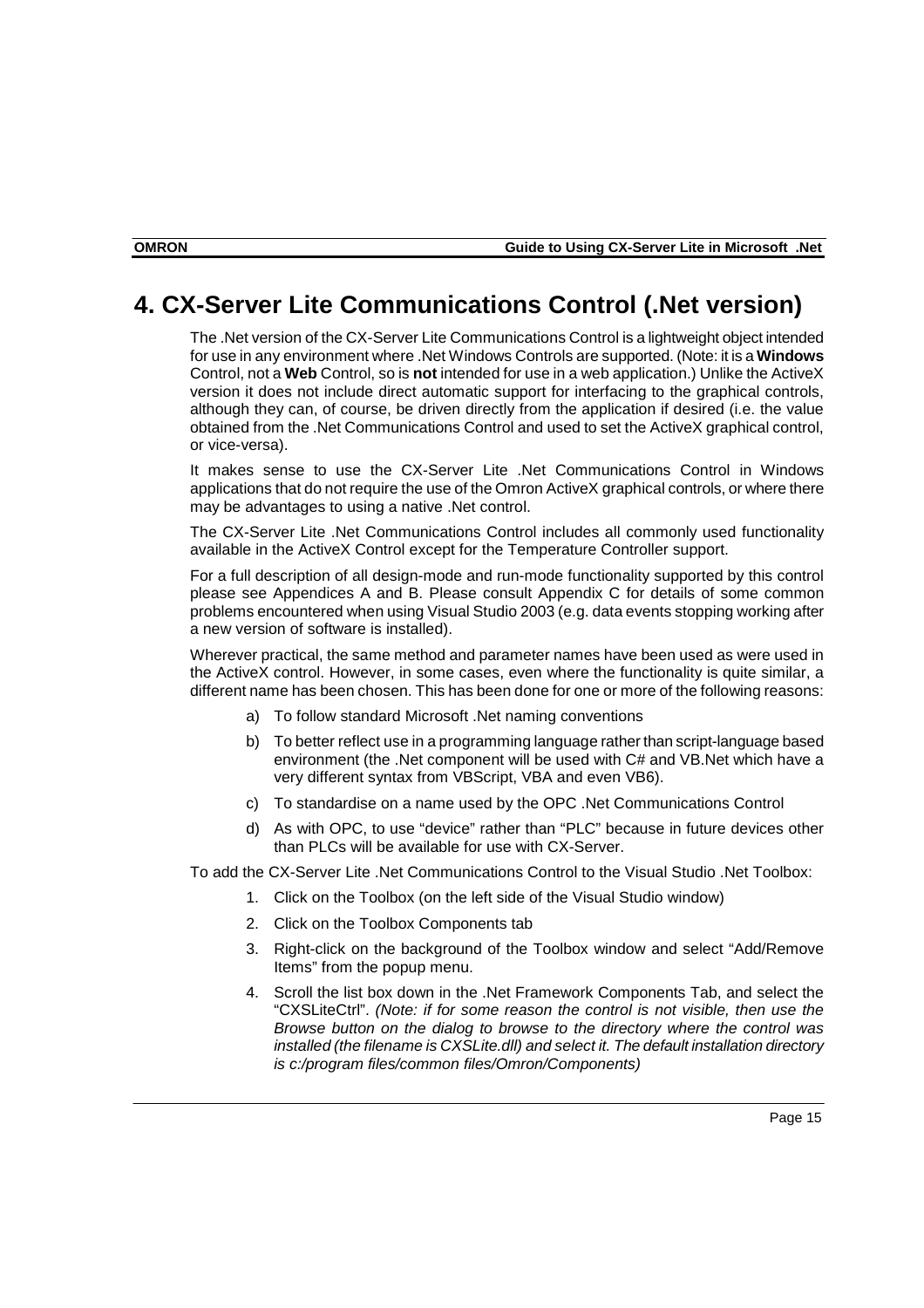5. Select OK. The selected component will now be added to the Toolbox window.

To use the CX-Server Lite .Net Communications Control

1. Drag the CX-Server Lite Control ("CXSLiteCtrl") from the Toolbox window and drop onto the form.

To configure the component, use the standard Visual Studio Property Editor Window. Clicking the **…** button alongside the **ProjectName** property will open the Open Project dialog allowing you to navigate to the appropriate file.

Clicking the **…** button alongside the **Groups** property opens the CX-Server Project Editor dialog. This dialog is supported by CX-Server and follows the standard Windows Explorer format. The left pane shows the tree structure for the project. By expanding the tree the associated PLCs and Points etc. can be reviewed and edited as necessary. New PLCs and points can be added by right clicking in the right hand pane and selecting **New** from the menu. Consult the associated help file for more detailed information on editing.

To add events use the standard Visual Studio .Net technique (e.g. when creating a C# Windows Application use the event editor – accessed via the lightning-flash symbol at the top of the properties window). In VB.Net the events can be accessed by using the class name and method name drop-down list boxes which are displayed at the top of the code window (just below the tab for the VB source file).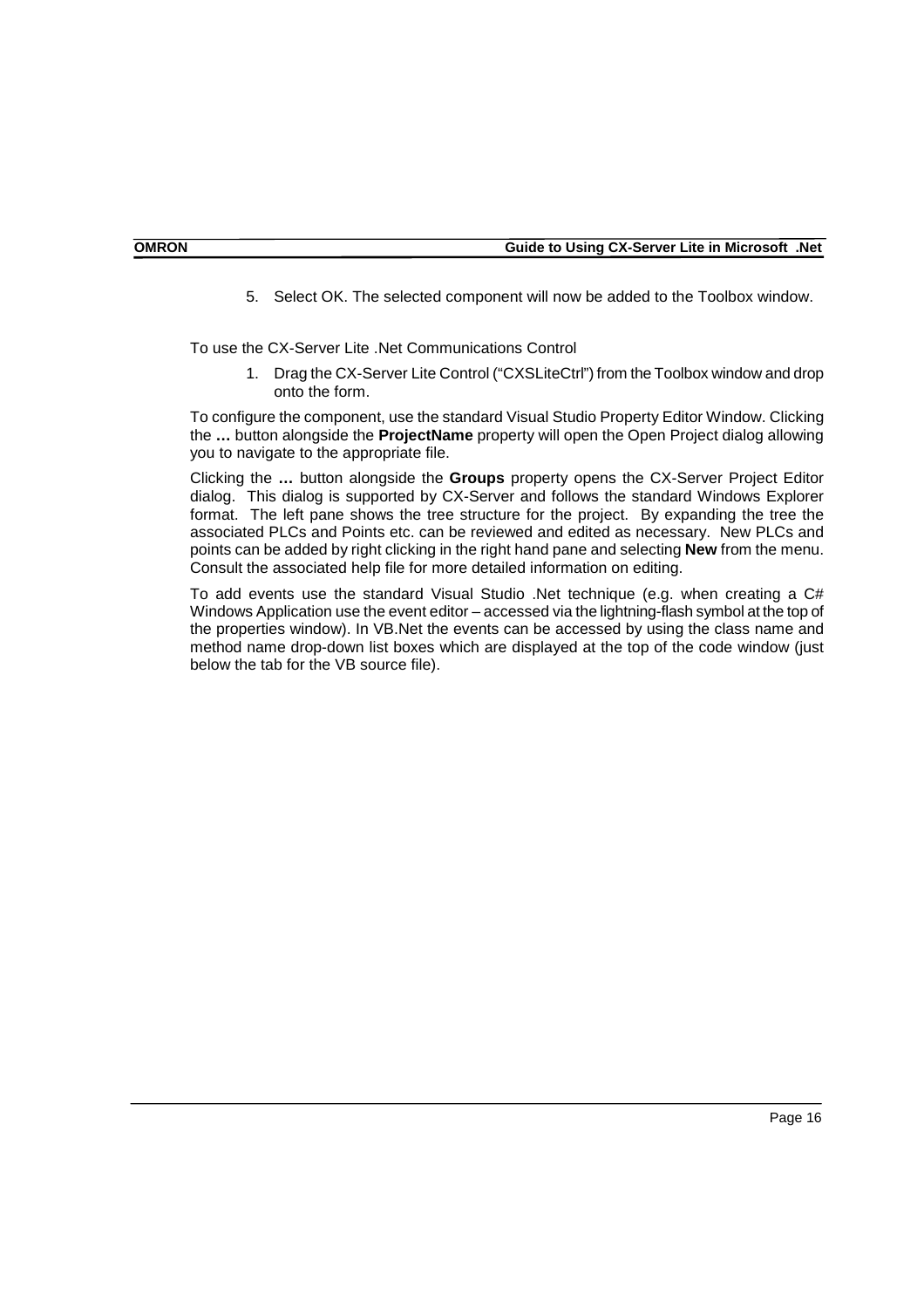## <span id="page-16-0"></span>**5. Creating a CX-Server Lite Application in VS .Net**

The following sections take you through the steps required to create a simple Windows form based application in Visual Studio .Net. Two applications will be created. The first application will use the CX-Server Lite Active X Controls, showing automatic linking between the graphical controls and the communications control. The second will show simple connection to an Omron PLC using the CX-Server Lite .Net interface component.

For a full description of all design-mode and run-mode functionality supported by this control please see Appendices A and B.

#### **5.1 Example Viewing PLC Data using an Omron Graphical Control**

The following sections take you through the steps required to open your selected application and create a working area using Windows Forms within Visual Studio .Net. Using the short tutorial you can then continue and load a number of ActiveX objects, link them together and run a simulation.

As you became more practised in using CX-Server Lite you will find there is usually more then one way to perform an operation. The following procedures may not always be the quickest but have been written to show how the application works using the basic features.

#### **5.1.1 Adding the Controls to the Toolbox**

Start the Windows Form application and ensure the form is in design mode. If the ActiveX objects are not visible in the Toolbox they can be added as follows:

- *1, 2, 3…* 1. Right click in the Components tab of the Toolbox and select the **Add / Remove items…** option. This will open the components selection dialog.
	- 2. Find the CX-Server Lite controls in the "COM Components" list, all of which start with **OMRON CX**, and tick each box.
	- 3. Click the **OK** button. The objects are now displayed in the Toolbox.

#### **5.1.2 Adding the Communications Control**

Before the Graphical Controls objects of CX-Server Lite can communicate with a PLC the correct data source connections have to be set up for it. This is not necessary if the Graphical Control will be used stand alone and driven from script.

To add a Communications Control:

*1, 2, 3…* 1. Ensure the relevant form is active in design mode (e.g. by clicking on the relevant tab at the top of the screen, or by right-clicking on the name of the form in the solution explorer, and selecting "View Designer"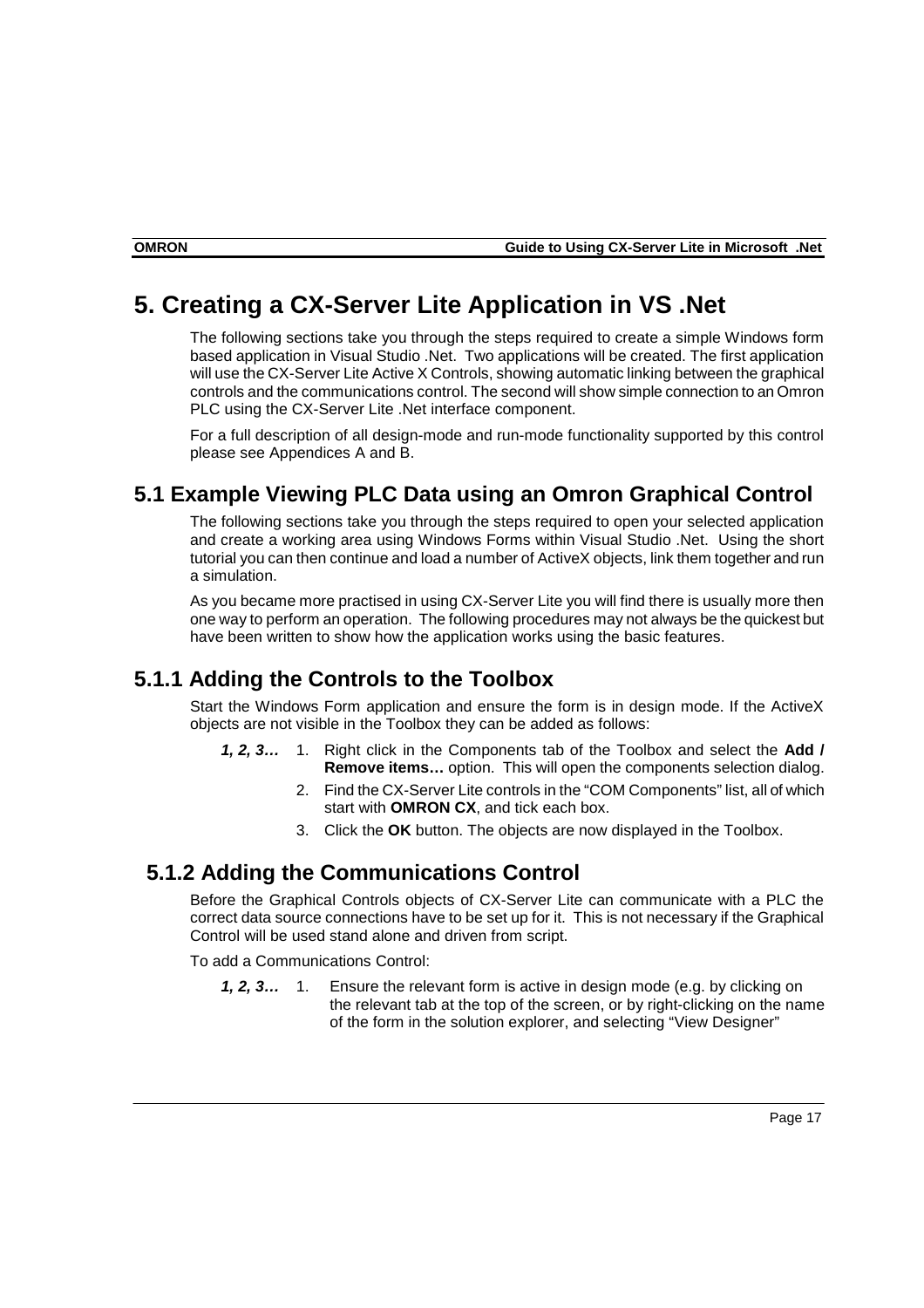<span id="page-17-0"></span>2. Select the CX-Server Communication Control component from the **Toolbox** and draw a rectangle at the desired position.

3. Using Drag and Drop the object can now be repositioned in the work area. Note that the object will not be visible in run mode.

### **5.1.3 Connecting the Communications Control to a PLC**

The first step is to create a CX-Server project file (.CDM file) or select one which has been created by another application (e.g. CX-Programmer or CX-Supervisor). This file contains PLC configuration data and symbolic definitions.

The following procedure takes you through the steps required to load an existing .CDM file or create a new one.



*1, 2, 3…* 1. Right click on the CX-Server communications control. In the popup menu, select the **ActiveX Properties** option.

- 2. In the Communication Control Properties dialog 'Project File' field enter or select the following.
	- i. **To open an existing CX-Server project (.CDM) file:** 
		- Click the **Open...** button and in the Open Project dialog navigate to the file you wish to open.
		- When you click the **Open** button, the full path name of the selected file will be entered into the Project field.
	- **Caution:** When sharing a CDM file with other applications it is important to realise that any changes that are made to the CDM file may affect the other applications.
	- ii. **To create a new CX-Server project (.CDM) file:** 
		- ♦ Click the **New…** button and in the Create Project dialog navigate to the directory in which you wish to create the new file.
		- ♦ In the File Name field, enter the desired file name. When you click the **Save** button, the full path name of the new file will be entered into the Project field.
- 3. Projects can be edited by clicking the **Edit Project…** button and then making the required changes from the Project Edit Dialog. This is a CX-Server runtime utility – invoke help from within it for details of how to add and configure PLCs and Points.
- 4. Click the **OK** button to complete the configuration.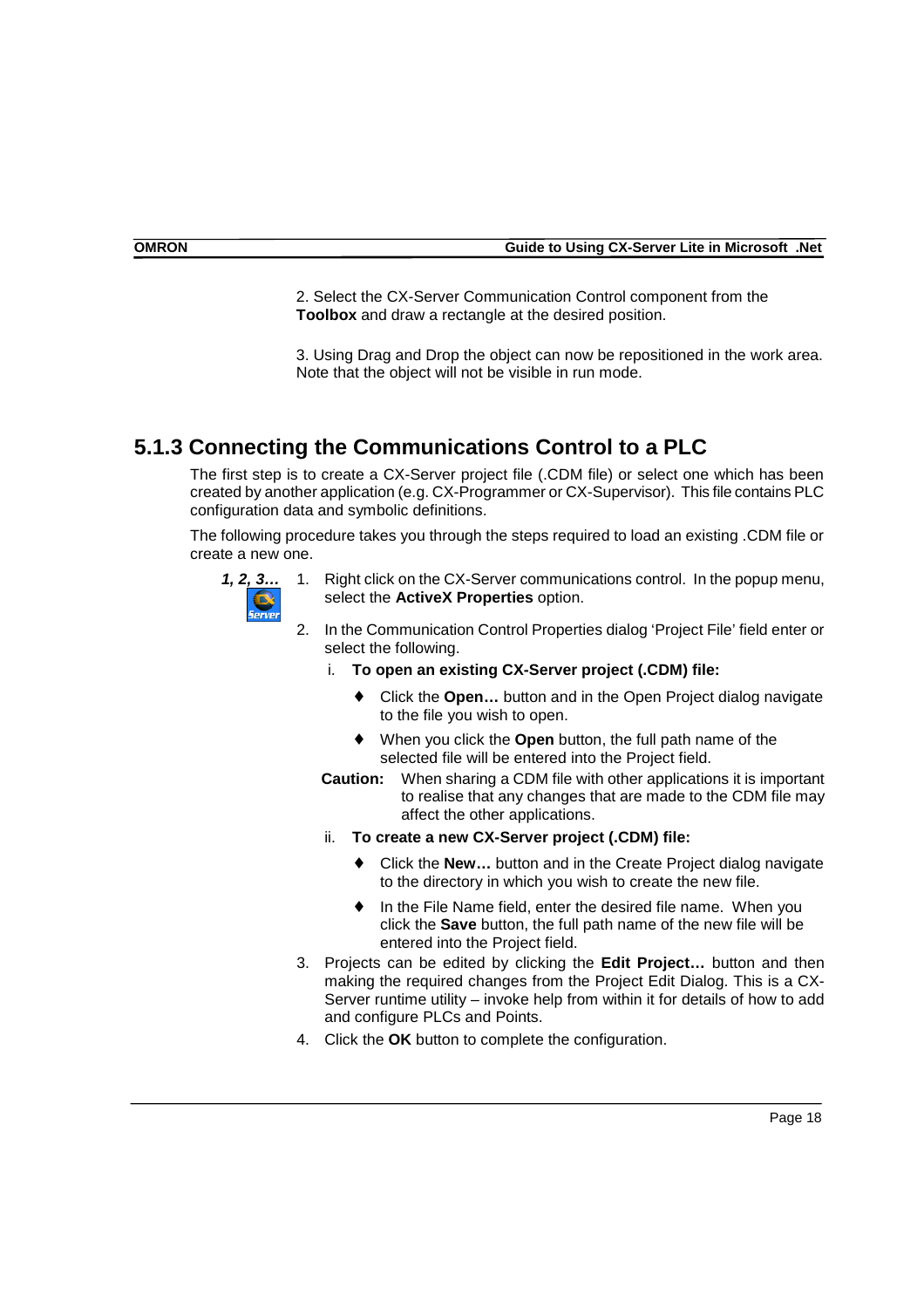<span id="page-18-0"></span>The communications control is now ready to connect to CX-Server, and retrieve data from PLCs. This data can be accessed using programming commands (see Appendix B), or by adding a Graphical Component.

## **5.1.4 Adding a 7 Segment display**



- *1, 2, 3…* 1. With the target form in design mode, drag and drop a 7 Segment control onto it.
	- 2. Right click on the graphical component and from the popup menu select the **Active X Properties** option.
	- 3. In the component properties dialog select the **Data Source** tab and enter the following information:
		- ♦ *Server:* Select the name of the communications control to be used. If only one has been added, it is selected automatically. If the list is empty then you need to add one first.
		- ◆ **PLC:** Select the required PLC. If the appropriate PLC is not in the list click the **>** button and select **Add PLC…**. The Add PLC dialog is part of the CX-Server runtime. For further information on adding PLCs refer to the CX-Server User Manual or the online help.
		- ♦ *Item:* Select the point Item. If the appropriate item is not in the list click the **>** button and select **Add Item…**.. The Point Editor dialog is part of the CX-Server runtime. For further information on adding Points refer to the CX-Server User Manual or the online help. The Item field will also accept physical addresses e.g. "DM100" instead of defining logical addresses.
		- **Update Rate:** Enter the rate, in seconds, at which the data is updated.
		- **Note:** This value should be chosen carefully. If the update rate is set low it will increase the volume of data being transferred, and may cause the system to slow down or stop responding.
	- 4. Click **OK** to complete the connection.

### **5.1.5 Running the Application**

From the Debug Menu select the Start option. The project will be compiled and run (provided that there are no errors). The form will appear, and the (invisible) communications control will connect to the PLC. After a short delay, depending on the PLC communications medium, the 7 Segment display will show the PLC value.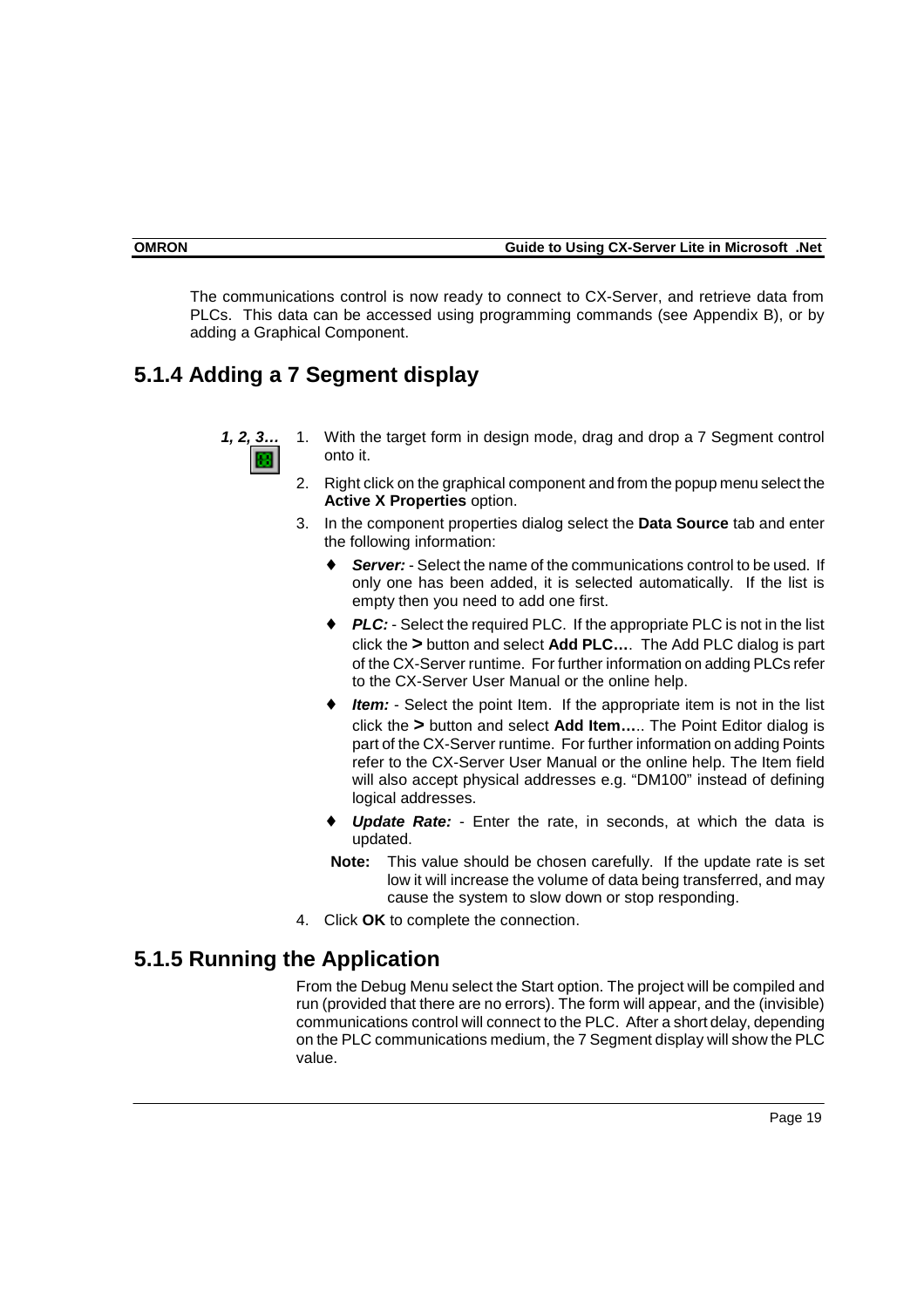### <span id="page-19-0"></span>**5.2 Using CX-Server Lite Controls with C# and VB.NET**

#### **5.2.1 Step by Step example in C#**

- Start a Visual Studio .Net Windows Form application, and, using the steps outlined in the previous example, add an Omron CX Graphical Control to a form.
- Add a standard command button (e.g. double click on the icon in the Visual Studio toolbox), and then double click on it to bring up the Editor.
- Type the name of the CX Graphical Control (e.g. axGauge1) followed by a dot. If you have typed the name correctly then a list box will appear. Scroll down this list box to find the Value command (note: you can also just type v and the list box will change selection to the correct item; if the list box disappears, e.g. because you have switched back to your web browser to read these instructions, then just press backspace then retype the dot and it will reappear). Now type the = character and then a number, e.g. 10, followed by a semi-colon to terminate the line. The line of  $C#$  code now reads something like axGauge1. Value = 10;
- To run the application, click the select Start on the Debug menu.
- To test your code, press the command button. The gauge will change to display the value that you have set.

#### 5.**2.2 Step by Step example in VB.Net**

One of the many benefits of Microsoft .Net is that the process for creating C# and VB.Net applications is almost identical. Follow exactly the same steps as in the previous example, but use VB syntax rather than C# syntax for the line of code (sometimes this is as simple as leaving off the semi-colon at the end of the line).

### **5.3 Using the CX-Server Lite Communications Control (.Net version)**

The process for using the .Net version of the CX-Server Lite Communications control is very similar to that for the ActiveX version.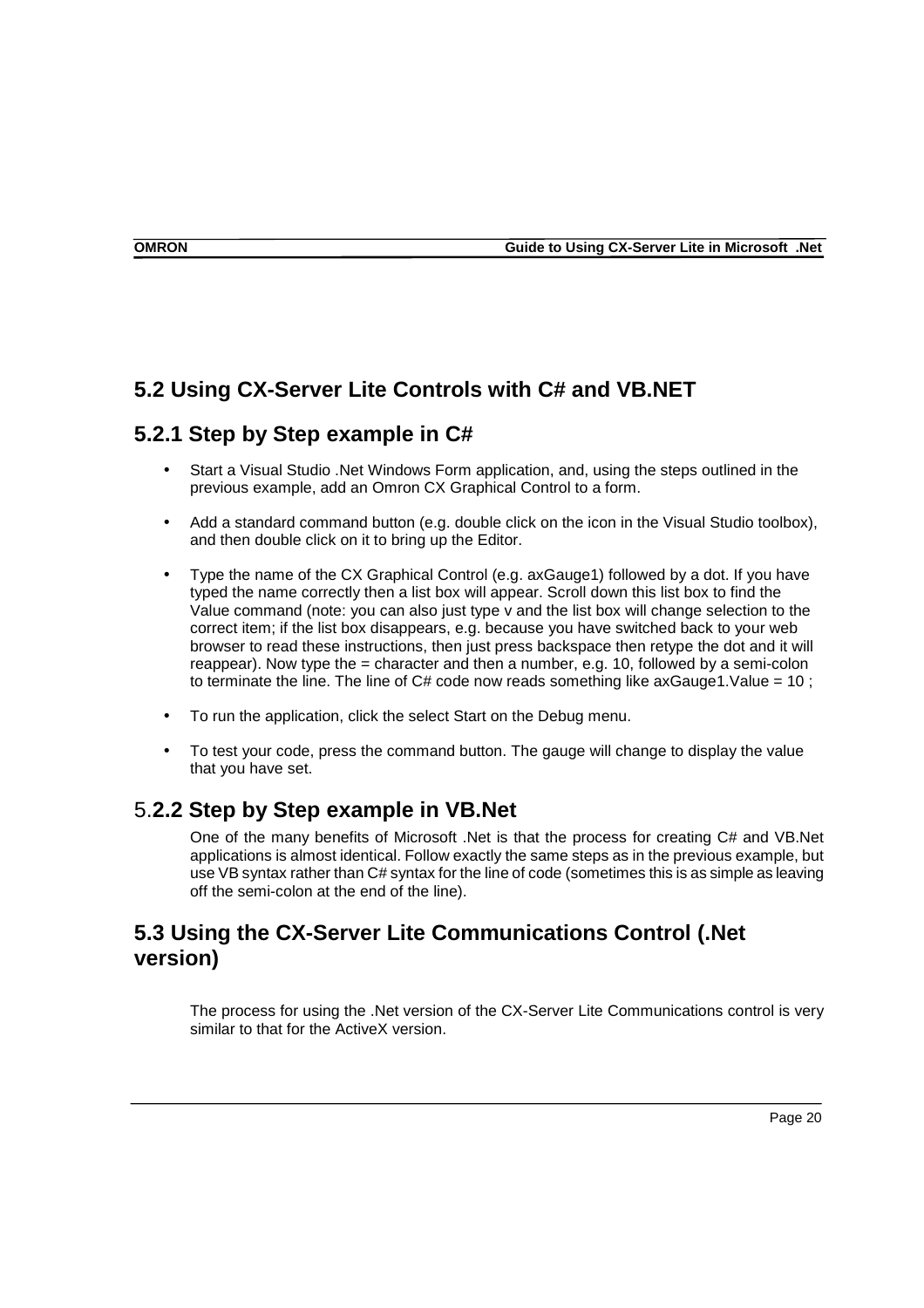#### <span id="page-20-0"></span>**5.3.1 Adding the Control to the Toolbox**

Start the Windows Form application and ensure the form is in design mode. If the control is not visible in the Toolbox it can be added as follows:

*1, 2, 3…* 1. Right click in the Components tab of the Toolbox and select the **Add/Remove Items…** option. This will open the components selection dialog. 2. Find the CX-Server Lite controls in the .Net Framework Components Tab, and select the CX Server Lite Control ("CXSLiteCtrl") by ticking the box alongside the name.

3. Click the **OK** button. The objects are now displayed in the Toolbox.

#### **5.3.2 Adding the Communications Control**

To add the Communications Control to the form:

*1, 2, 3…* 1. Ensure the relevant form is active in design mode (e.g. by clicking on the relevant tab at the top of the screen, or by right-clicking on the name of the form in the solution explorer, and selecting "View Designer"

> 2. Select the CX-Server Communication Control component from the **Toolbox** and draw a rectangle at the desired position.

3. Using Drag and Drop the object can now be repositioned in the work area. Note that the object will not be visible in run mode.

## **5.3.3 Connecting the Communications Control to a PLC**

The first step is to create a CX-Server project file (.CDM file) or select one which has been created by another application (e.g. CX-Programmer or CX-Supervisor). This file contains PLC configuration data and symbolic definitions.

The following procedure takes you through the steps required to load an existing .CDM file or create a new one.



- *1, 2, 3…* 5. Right-click on the CX-Server communications control. In the popup menu, select the **Properties** option.
	- 6. In the Properties window 'Project Name' field enter or select the following.
		- i. **To open an existing CX-Server project (.CDM) file:** 
			- Click the ellipsis (...) button alongside the ProjectName field and in the Open Project dialog navigate to the file you wish to open.
			- When you click the **Open** button, the full path name of the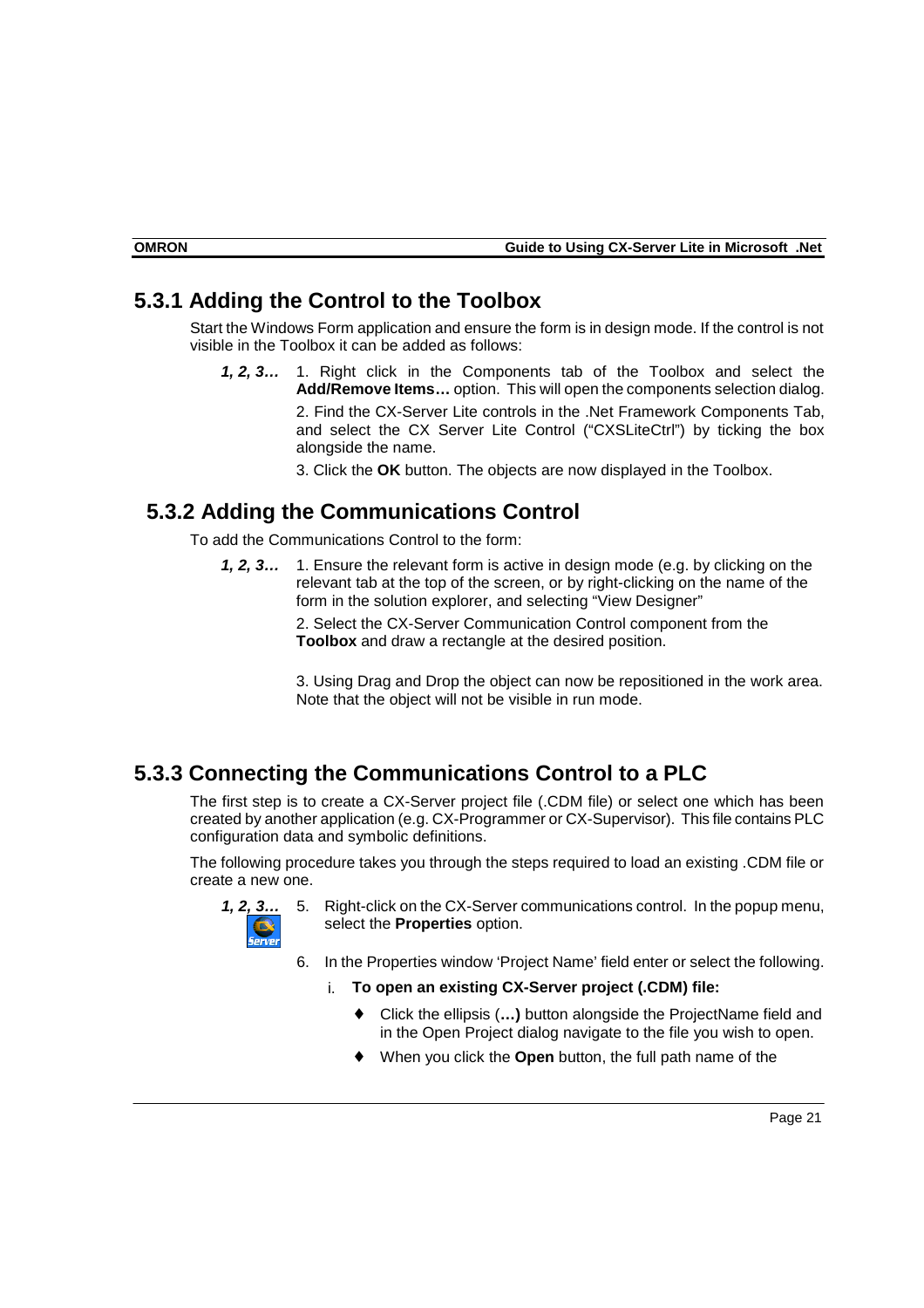selected file will be entered into the Project field.

- <span id="page-21-0"></span>**Caution:** When sharing a CDM file with other applications it is important to realise that any changes that are made to the CDM file may affect the other applications.
- ii. **To create a new CX-Server project (.CDM) file:** 
	- ♦ *Need to implement this functionality it's missing!*
- 7. Projects can be edited by clicking the **Points…** button and then making the required changes from the Project Edit Dialog. This is a CX-Server runtime utility – invoke help from within it for details of how to add and configure PLCs and Points.
- 8. If only editing of device configuration is required then the **Devices…** button can be used rather than the **Points…** button
- 9. Click the **OK** button to complete the configuration.

♦

#### **5.3.4 Accessing the Communications Control Runtime Interface**

The Communications Control can be driven in the runtime via methods and events (although properties are also available these are normally set in design mode and not changed in runtime).

For a full description of all design-mode and run-mode functionality supported by this control please see Appendices A and B.

The following example provides a simple illustration of using the .Net version of the Communications Control to connect to a PLC. For a much fuller example see the separate Tutorial.

- Start a C# Visual Studio .Net Windows Form application, and, using the steps outlined in the previous example, add a Communications Control to a form.
- Add a standard command button (e.g. double click on the icon in the Visual Studio toolbox), and then double click on it to bring up the Editor.
- Add the following C# code (changing the name of the control, device and point name if required):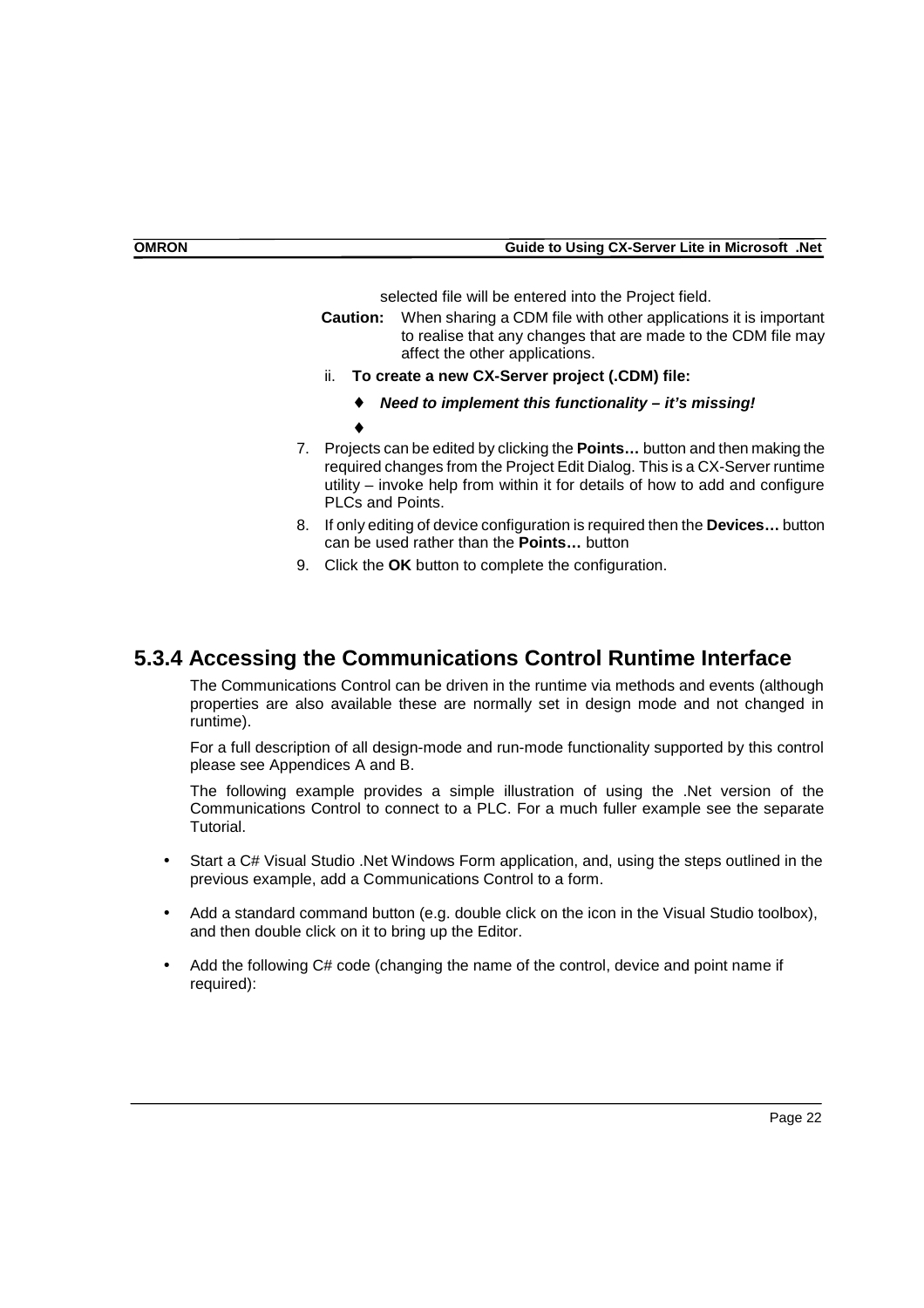object Value = null; bool BadQualityFlag = false; bool ReadOK = cxsLiteCtrl1.Read("MyDevice", "MyPoint", out Value, out BadQualityFlag); if (ReadOK) txtReadVal.Text = Value.ToString(); // displaying the value read in text box

- To run the application, click the select Start on the Debug menu.
- To test your code, press the command button.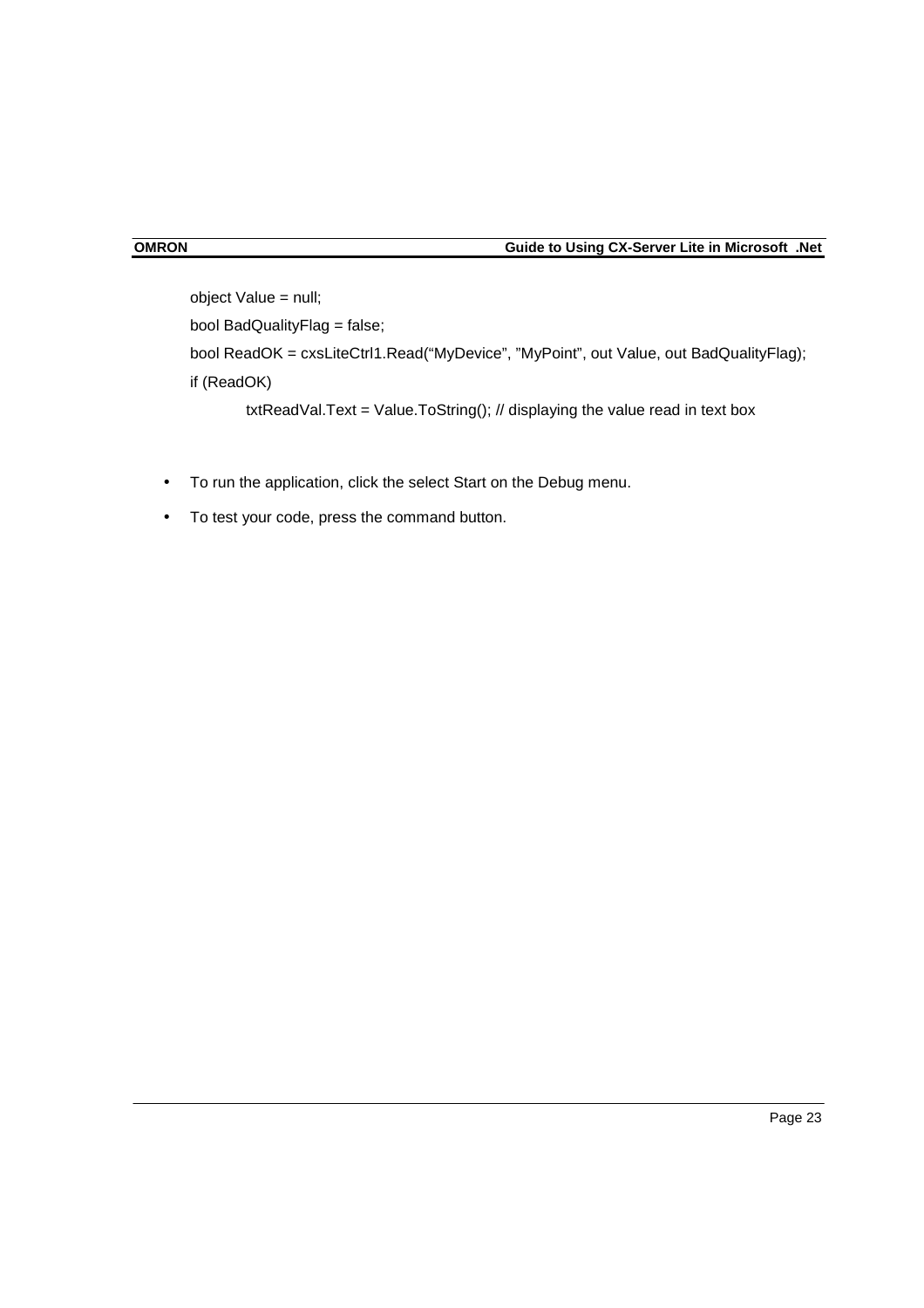<span id="page-23-0"></span>**OMRON Guide to Using CX-Server Lite in Microsoft .Net** 

## **Appendix A Design Mode Properties**

*Note: For details of the ActiveX design mode properties see the main CX-Server Lite User Manual.* 

The following CX-Server Lite Communications Control configuration properties available are in design mode within Visual Studio. To edit them use the Visual Studio Properties Editor.

| <b>Property Title</b> | <b>Example Values</b> | <b>Description</b>                                                                                                                                                                                      |
|-----------------------|-----------------------|---------------------------------------------------------------------------------------------------------------------------------------------------------------------------------------------------------|
| <b>Devices</b>        |                       | This is a string array that contains the list of devices (PLCs) in the CX-Server<br>Project File. To edit the list of devices click on the ellipsis button () to invoke<br>the CX-Server Device Editor. |
| Points                |                       | This is a string array that contains the list of points in the CX-Server Project<br>File. To edit the list of points click on the ellipsis button () to invoke the CX-<br>Server Project Editor.        |
| ProjectName           | "C:\CS1H.CDM"         | CX-Server Project File Name. To select a project file click on the ellipsis<br>button () to invoke the Windows file open dialog.                                                                        |

The following is a list of some of the most useful standard properties available in design mode within Visual Studio. To edit them use the Visual Studio Properties Editor. For more information on these and other standard properties consult the Microsoft Visual Studio documentation.

| <b>Property Title</b> | <b>Example Values</b> | <b>Description</b>                                                                                   |
|-----------------------|-----------------------|------------------------------------------------------------------------------------------------------|
| (Name)                | "cxsLiteCtrl1"        | This is the name used for the Lite control.                                                          |
| Enabled               | true                  | Enables or disables control in runtime                                                               |
| Size                  | 64.64                 | Gets and sets the height and width of the control                                                    |
| Visible               | true<br>false         | Switches the object between visible and invisible in run mode.<br>True = Visible. False = Invisible. |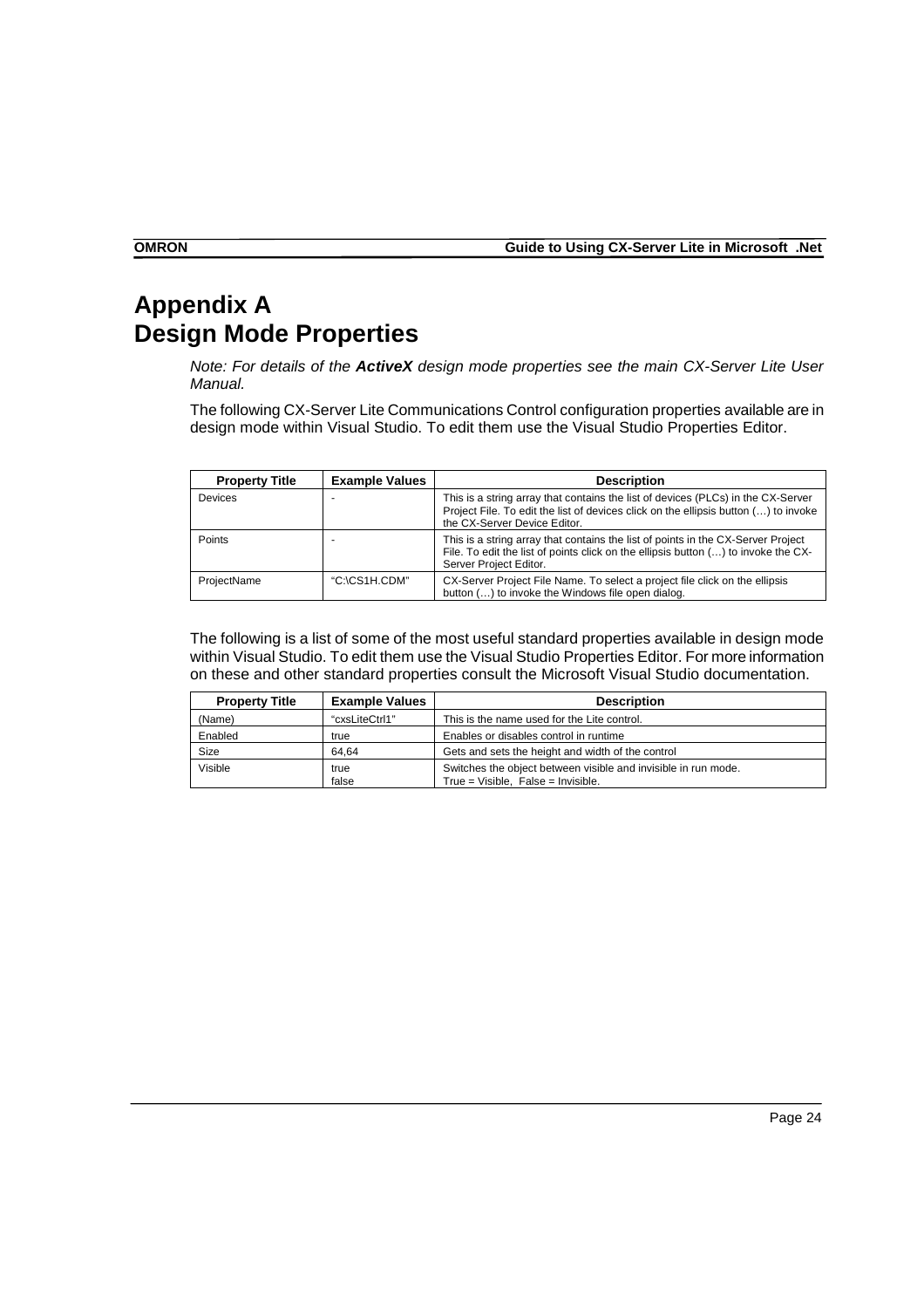## **Appendix B Run Mode Interface**

*Note: For details of the ActiveX design mode properties see the main CX-Server Lite User Manual.* 

The CX-Server Lite Interface defines the methods and properties made available by the .Net version of the CX-Server communications control. These methods can be used in any Microsoft .Net language (e.g. C#, VB.NET). Only the most important properties for running applications are discussed here; those properties normally only used in design mode are discussed in Appendix B.

*Note: Methods and events have generally been named in the same way as the ActiveX Lite Communications Control. However, in some cases, even where the functionality is quite similar, a different name has been chosen. This has been done for one or more of the following reasons:* 

- *a) To follow standard Microsoft .Net naming conventions*
- *b) To better reflect use in a programming language rather than script-language based environment (the .Net component will be used with C# and VB.Net which have a very different syntax from VBScript, VBA and even VB6).*
- *c) To standardise on a name used by the OPC .Net Communications Control*
- *d) As with OPC, to use "device" rather than "PLC" because in future devices other than PLCs will be available for use with CX-Server*
- *e) By the addition of device parameters where not previously required. This is necessary because in the future point names may not always be unique (e.g. the same point name could be used in different devices).*

| <b>Connect</b>        | Connects to CX-Server project file                               |
|-----------------------|------------------------------------------------------------------|
| <b>Disconnect</b>     | <b>Disconnects from CX-Server</b>                                |
| <b>OpenDevice</b>     | Opens the specific device for communications.                    |
| <b>CloseDevice</b>    | Closes the specific device.                                      |
| <b>GetData</b>        | Function for starting OnDataChange events.                       |
| <b>StopData</b>       | Function for stopping OnDataChange events.                       |
| <b>IsDataGathered</b> | Indicates whether OnDataChange events are occurring for a point. |
| <b>OnDataChange</b>   | Event for receiving notification of a change in data.            |
| <b>RunMode</b>        | Function for reading the current mode of the PLC.                |
| <b>TypeName</b>       | Function for reading the PLC type (e.g. CQM1H).                  |
| <b>IsDevice</b>       | Checks whether a specified device exists.                        |
| <b>IsPoint</b>        | Checks whether a specified point exists.                         |
|                       |                                                                  |

<span id="page-24-0"></span>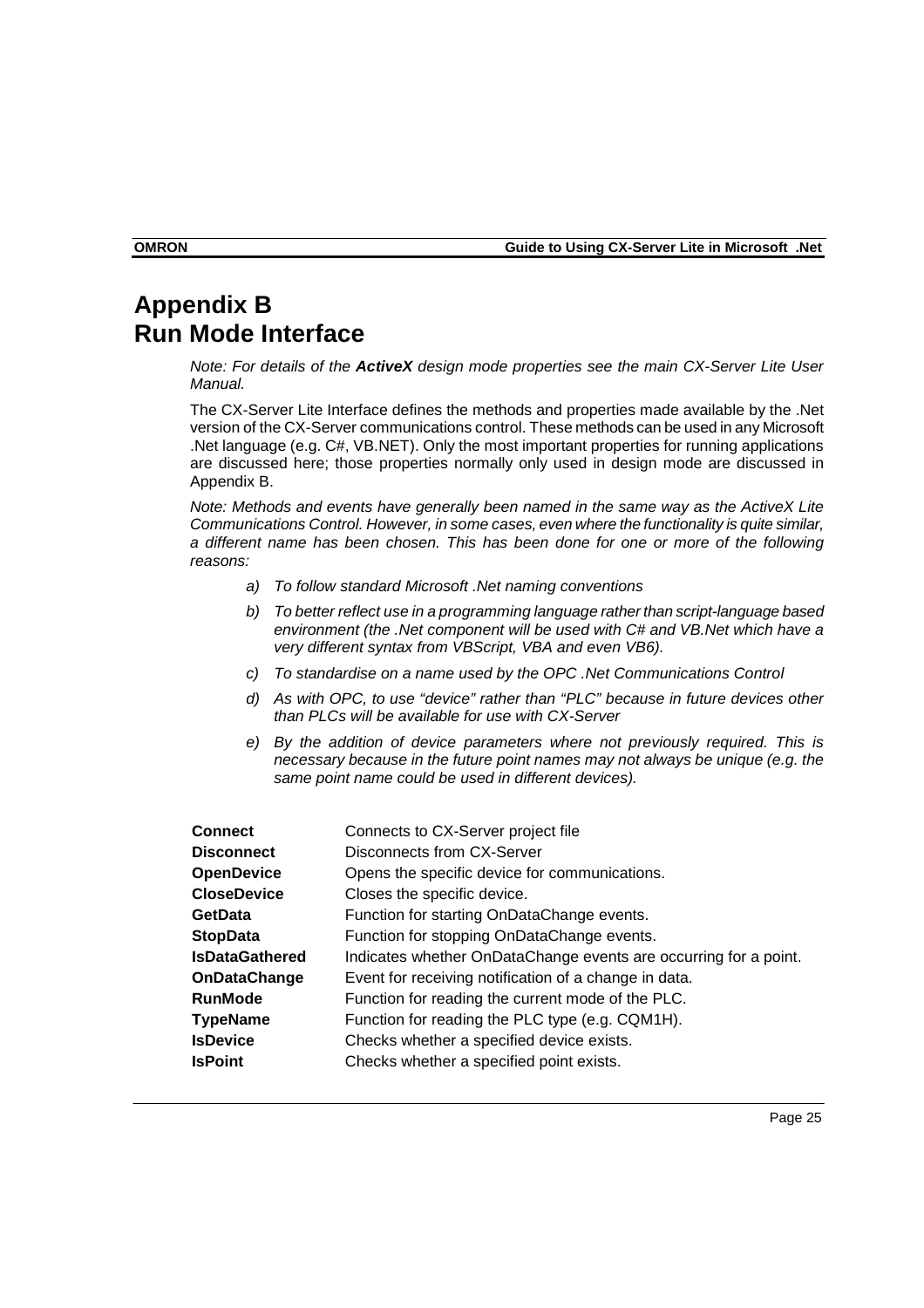<span id="page-25-0"></span>

| <b>IsBadQuality</b>   | Checks whether a point is currently indicating "bad quality". |
|-----------------------|---------------------------------------------------------------|
| <b>ListDevices</b>    | Returns a list of the devices (e.g. PLCs) in a project.       |
| <b>ListPoints</b>     | Returns the list of points in a project (or in a device).     |
| Read                  | Reads a value                                                 |
| Write                 | Writes a value                                                |
| <b>ReadAsync</b>      | Reads a value asynchronously                                  |
| <b>WriteAsync</b>     | Writes a value asynchronously                                 |
| <b>OnReadComplete</b> | Event that returns data read asynchronously                   |
| <b>ClockRead</b>      | Reads the PLC Clock                                           |
| <b>ClockWrite</b>     | Sets the PLC Clock                                            |
| <b>RawFins</b>        | Enables raw FINS commands to be sent to a specified PLC       |
| <b>GetLastError</b>   | Returns the last error message (if any)                       |

#### **B.1 Connect**

Connects to CX-Server using current project file, or, optionally, specified project name. Generally it is not necessary to call this explicitly, because any attempt to communicate with will cause a connection to CX-Server to automatically be started, using current project name.

Note: If a project name other than that of the currently connected project is used, then the existing connection will be disconnected and a new one made using the newly specified project name. The current project name property "ProjectName" will also be updated to the new name.

Examples (in C#)

*bool ConnectedOK = cxsLiteCtrl1.Connect(); // uses current project name* 

*bool ConnectedOK = cxsLiteCtrl1.Connect("Project1.cdm"); // uses specified CX-Server project name* 

Examples (in VB.Net)

 *Dim ConnectedOK as Boolean ConnectedOK = CxsLiteCtrl1.Connect() ' uses current project name* 

Or

 *Dim ConnectedOK as Boolean* 

 *ConnectedOK = CxsLiteCtrl1.Connect("Project1.cdm") 'uses specified project name*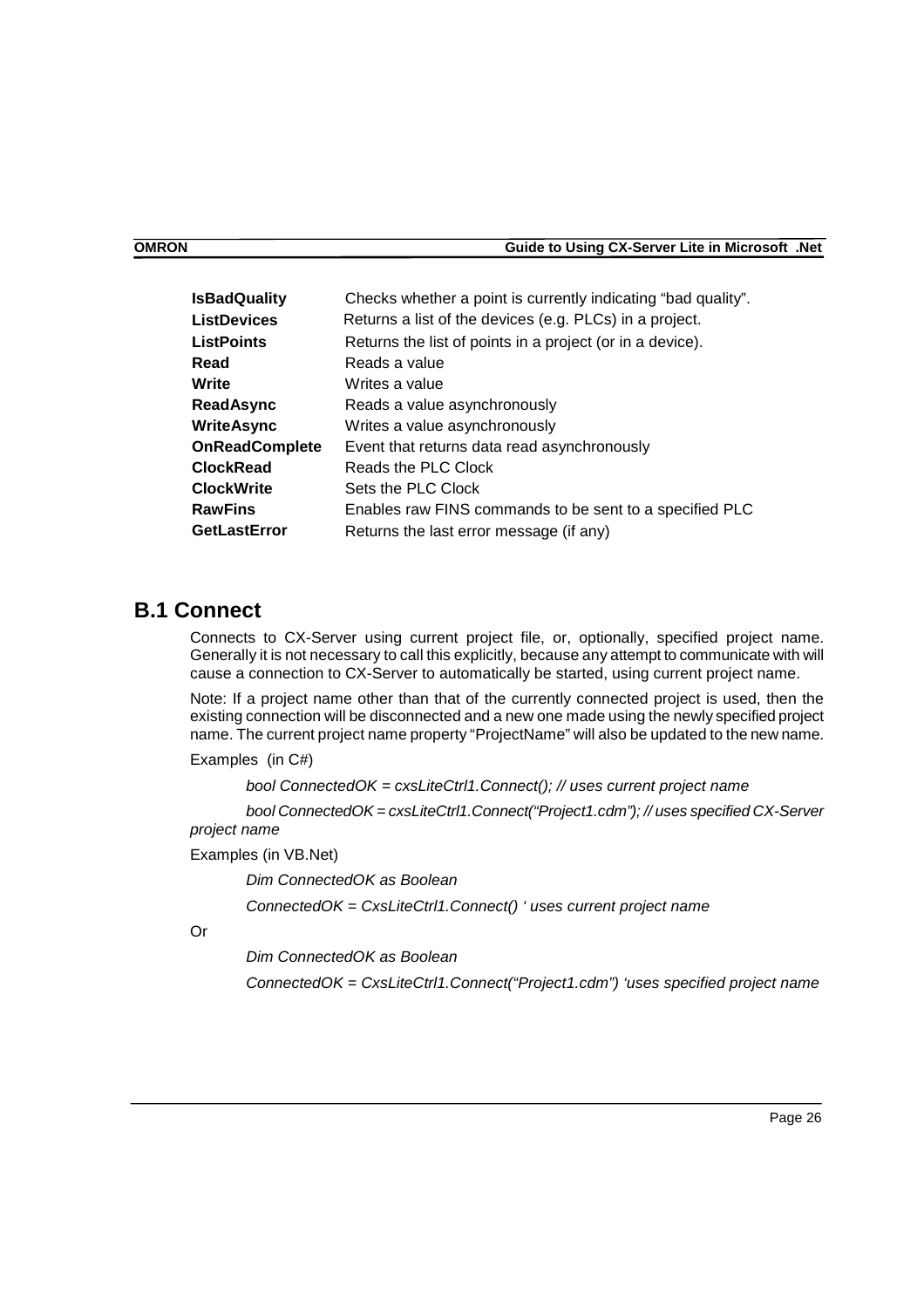#### <span id="page-26-0"></span>**B.2 Disconnect**

Closes a connection to CX-Server. Example (in C#) *bool DisconnectedOK = cxsLiteCtrl1.Disconnect();*  Example (in VB.Net) *Dim DisconnectedOK as Boolean DisconnectedOK = CxsLiteCtrl1.Disconnect()* 

#### **B.3 OpenDevice**

Opens a device for communications. While it is generally not strictly necessary to open a device, because any attempt to communicate with it will cause the device to automatically be opened, it is often more efficient to do so (otherwise the device may be repeatedly automatically opened and closed each time any communications occurs).

Example (in C#)

*bool OpenedOK = cxsLiteCtrl1.OpenDevice("MyDevice"); // will open the device If (OpenedOK)* 

*cxsLiteCtrl1.Write("MyDevice","MyPoint",10); // MyPoint is within MyDevice* 

Example (in VB.Net)

*Dim OpenedOK As Boolean* 

 *OpenedOK = CxsLiteCtrl1.OpenDevice("MyDevice 1") ' will open the device* 

 *If (OpenedOK = True) Then* 

 *CxsLiteCtrl1.Write("MyDevice", " MyPoint ", 99) 'MyPoint is within MyDevice* 

 *End If* 

#### **B.4 CloseDevice**

Closes a previously opened device. Example (in C#) *bool Closed = cxsLiteCtrl1.CloseDevice("MyDevice");*  Example (in VB.Net) *Dim Closed As Boolean*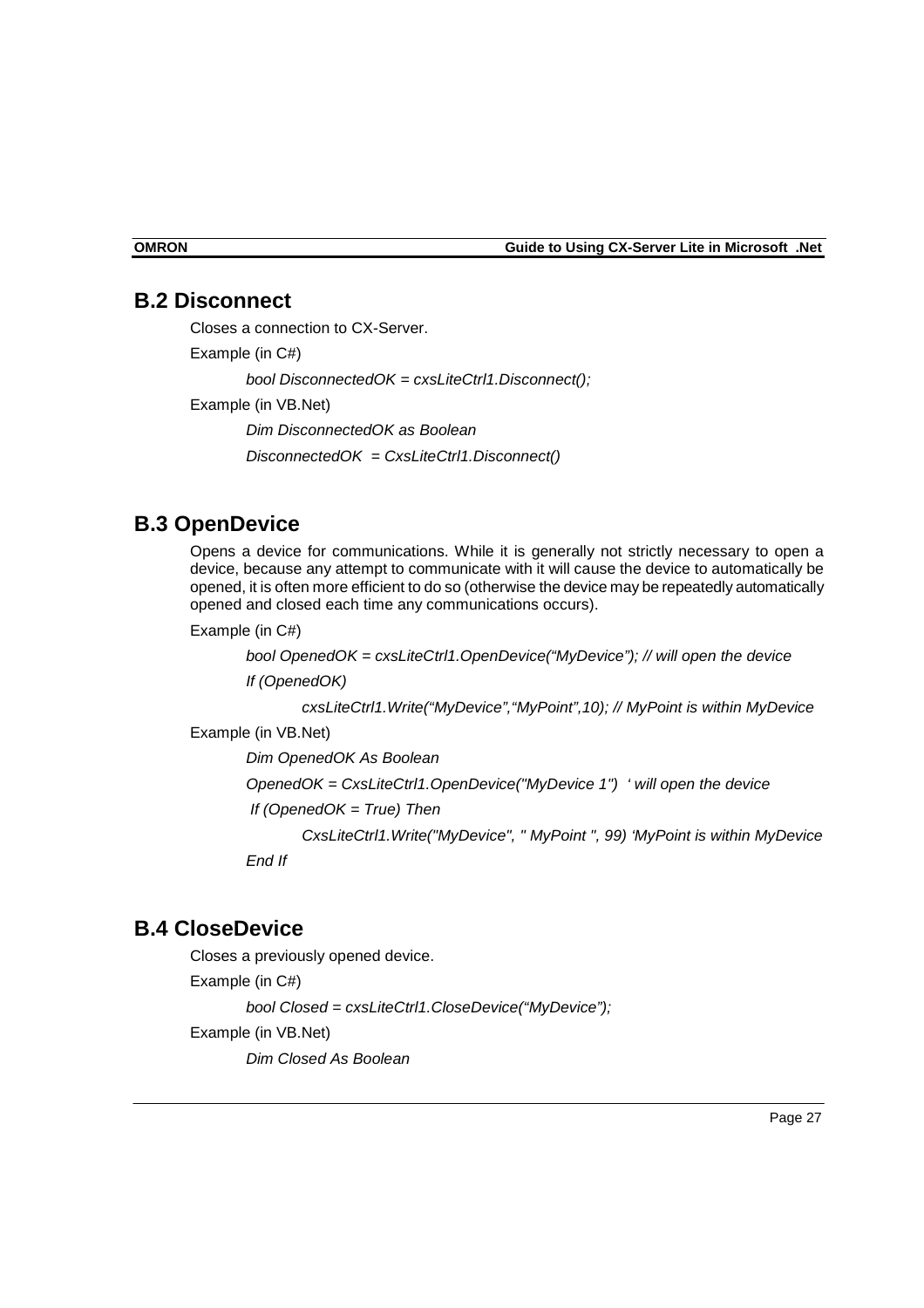*Closed = CxsLiteCtrl1.CloseDevice("MyDevice"")* 

<span id="page-27-0"></span>Note: if the device was already closed this method returns True

#### **B.5 GetData**

Starts asynchronous data reading of the specified point at the requested update rate. The returned values are returned in OnDataChange events.

Example 1 (in C#)

*cxsLiteCtrl1.GetData( "MyDevice", "MyPoint", UpdateRate);* 

(in VB.Net)

*CxsLiteCtrl1.GetData( "MyDevice", "MyPoint", UpdateRate)* 

In this example, MyPoint in MyDevice would be read at the rate of UpdateRate (seconds). Data is then sent to the OnDataChange event handler.

An individual element of a point, defined as an array in a CX-Server file, can be accessed for reading or writing values.

Example 2 (in C#)

*int UpdateRate = 2; // every 2 seconds* 

*cxsLiteCtrl1.GetData("MyDevice", "MyPoint[2]", UpdateRate);* 

(in VB.Net)

*Dim UpdateRate As Integer* 

*UpdateRate = 2 'every 2 seconds* 

*CxsLiteCtrl1.GetData("MyDevice", "MyPoint[2]", UpdateRate)* 

In this example, the third element of the point MyPoint (defined in CX-Server as plc1/DM500/10/USH) can now be accessed as MyPoint[2]. By default, if the array element is not specified, then the whole point (whole array of elements) is manipulated.

Example 3 (in C#)

*cxsLiteCtrl1.GetData("MyDevice", "MyPoint", 0.5);* 

(in VB.Net)

 *CxsLiteCtrl1.GetData("MyDevice", "MyPoint", 0.5)* 

In this example the point MyPoint in MyDevice will be read every 0.5 seconds and data returned in the OnDataChange routine.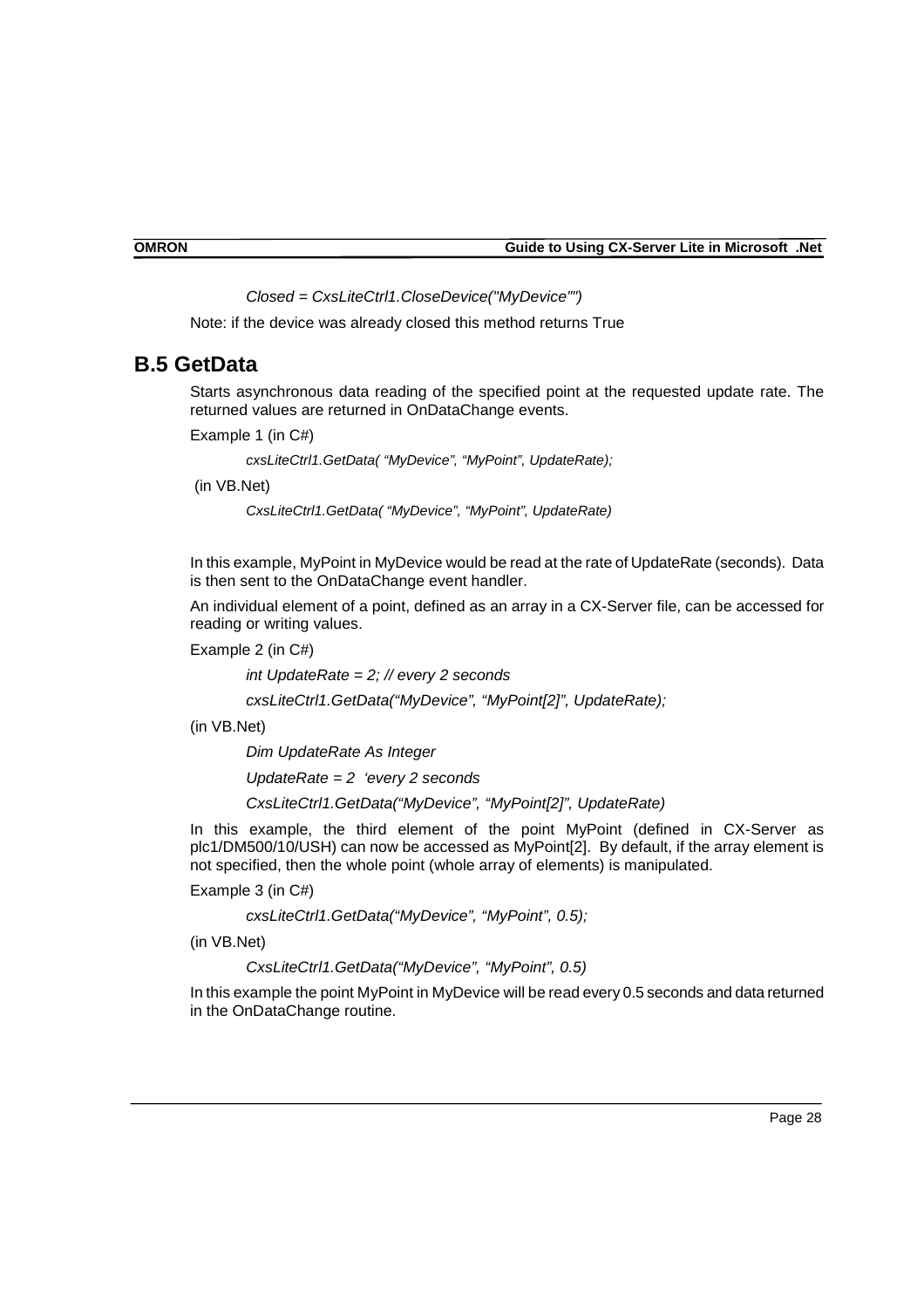#### <span id="page-28-0"></span>**B.6 StopData**

Stops asynchronous data reading of the specified point.

Example (in C#)

*cxsLiteCtrl1.StopData( "MyDevice", "MyPoint" );* 

Example (in VB.Net)

*CxsLiteCtrl1.StopData( "MyDevice", "MyPoint" )* 

In this example, the reading of MyPoint in MyDevice would be stopped.

#### **B.7 IsDataGathered**

Indicates whether data is currently being obtained for the specified point (i.e. whether GetData has been called, and StopData had not been called, for that specified point)

Example (in C#)

*bool Gathered = cxsLiteCtrl1.IsDataGathered( "MyDevice", "MyPoint" );* 

Example (in VB.Net)

*Dim Gathered As Boolean* 

*Gathered = CxsLiteCtrl1.IsDataGathered( "MyDevice", "MyPoint" )* 

#### **B.8 OnDataChange (Event)**

This event is sent back to the application when GetData has been called and new data is available.

Example (in C#)

*Private void cxsLiteCtrl1\_OnDataChange(object sender, CXSLite.CXSLiteCtrl.DataChangeArgs e)* 

*{* 

 *string PointName = e.Point; string DeviceName = e.Device; txtVal.Text = e.ValueToString();* 

*}* 

Example (in VB.Net)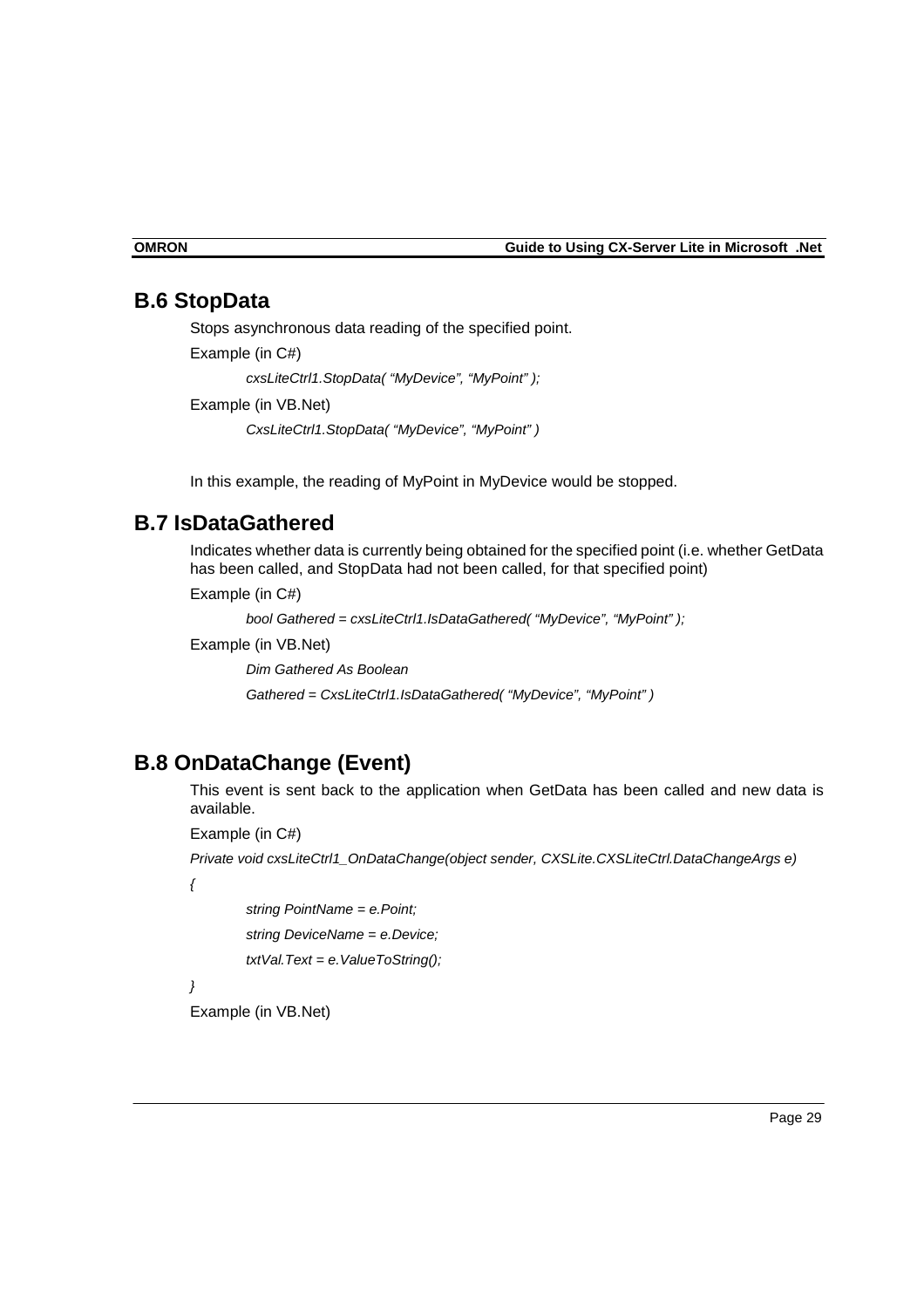<span id="page-29-0"></span>*Private Sub CxsLiteCtrl1\_OnDataChange(ByVal sender As Object, ByVal e As CXSLite.CXSLiteCtrl.DataChangeArgs) Handles CxsLiteCtrl1.OnDataChange Dim DeviceName As String Dim PointName As String* 

 *Dim BadQuality As Boolean* 

 *DeviceName = e.Device* 

 *PointName = e.Point* 

BadQuality = e.BadQuality

*TextBox1.Text = Convert.ToString(e.Value) ' TextBox1 is a text box* 

 *End Sub* 

#### **B.9 RunMode**

Reads the current operating mode of a PLC (Stop/Program, Debug, Monitor, Run), where 0=Stop/Program mode, 1=Run, 2=Monitor mode.

Example (in C#)

*int Mode = 0;* 

*bool bOK = cxsLiteCtrl1.RunMode("MyDevice", out Mode);* 

Example (in VB.Net)

 *Dim Mode as Integer* 

 *Dim bOK as Boolean* 

 *bOK = CxsLiteCtrl1.RunMode("MyDevice", Mode)* 

In this example, the operating mode would be read from 'MyDevice' and stored in 'Mode'. If 'MyDevice' was in 'Monitor' mode then 'Mode' would be set to the value 2.

#### **B.10 TypeName**

Returns from the CX-Server project file a PLC model name (e.g. C200H, CQM1H, CVM1 etc).

Example (in C#)

*string PLCType = null;* 

*bool bOK = cxsLiteCtrl1.TypeName("MyDevice", out PLCType);* 

Example (in VB.Net)

 *Dim PLCType as String*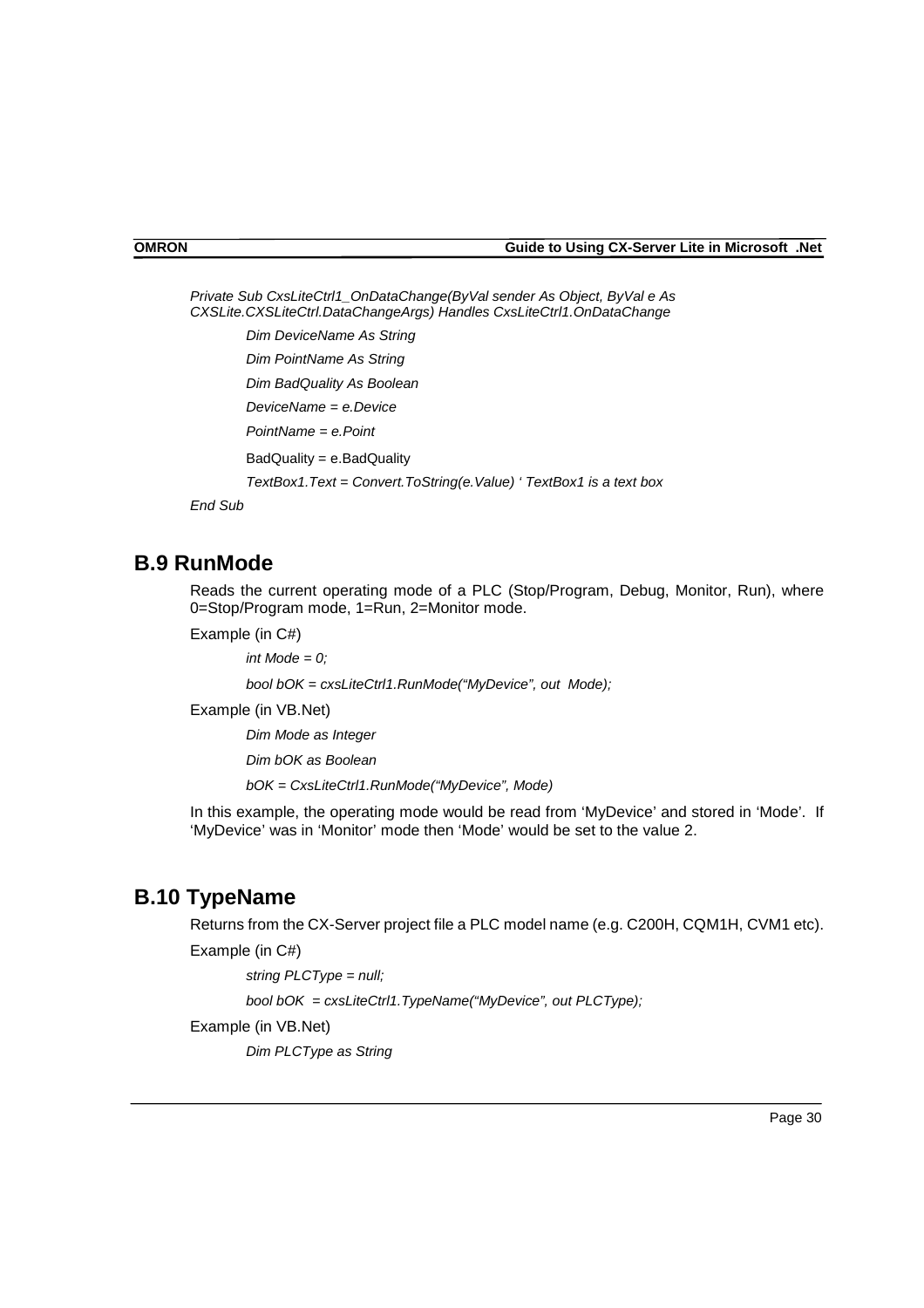<span id="page-30-0"></span>**OMRON Guide to Using CX-Server Lite in Microsoft .Net** 

 *Dim bOK as Boolean PLCType = Nothing bOK = CxsLiteCtrl1.TypeName("MyDevice", PLCType)* 

In this example, the PLC model type of 'MyDevice' will be read from the CX-Server (.CDM) project file and stored in 'PLCType'.

#### **B.11 IsDevice**

Checks if a device exists (this will depend on the currently loaded project file)

Examples (in C#)

*bool IsValid = cxsLiteCtrl1.IsDeviceValid("MyDevice");* 

Example (in VB.Net)

*Dim IsValid as Boolean* 

*IsValid = CxsLiteCtrl1.IsDeviceValid("MyDevice")* 

The boolean variable IsValid is set True if the device "MyDevice" exists.

#### **B.12 IsPoint**

Checks if a point exists (this will depend on the currently loaded project file) Examples (in C#) *bool IsValid = cxsLiteCtrl1.IsPointValid("MyDevice", "MyPoint");*  Example (in VB.Net) *Dim IsValid as Boolean IsValid = CxsLiteCtrl1.IsPointValid("MyDevice","MyPoint")*  The boolean variable IsValid is set True if the point "MyPoint" exists.

#### **B.13 IsBadQuality**

Checks whether a point is currently indicating "Bad Quality". Example (in C#) *bool IsBad = cxsLiteCtrl1.IsBadQuality("MyDevice", "MyPoint");*  Example (in VB.Net)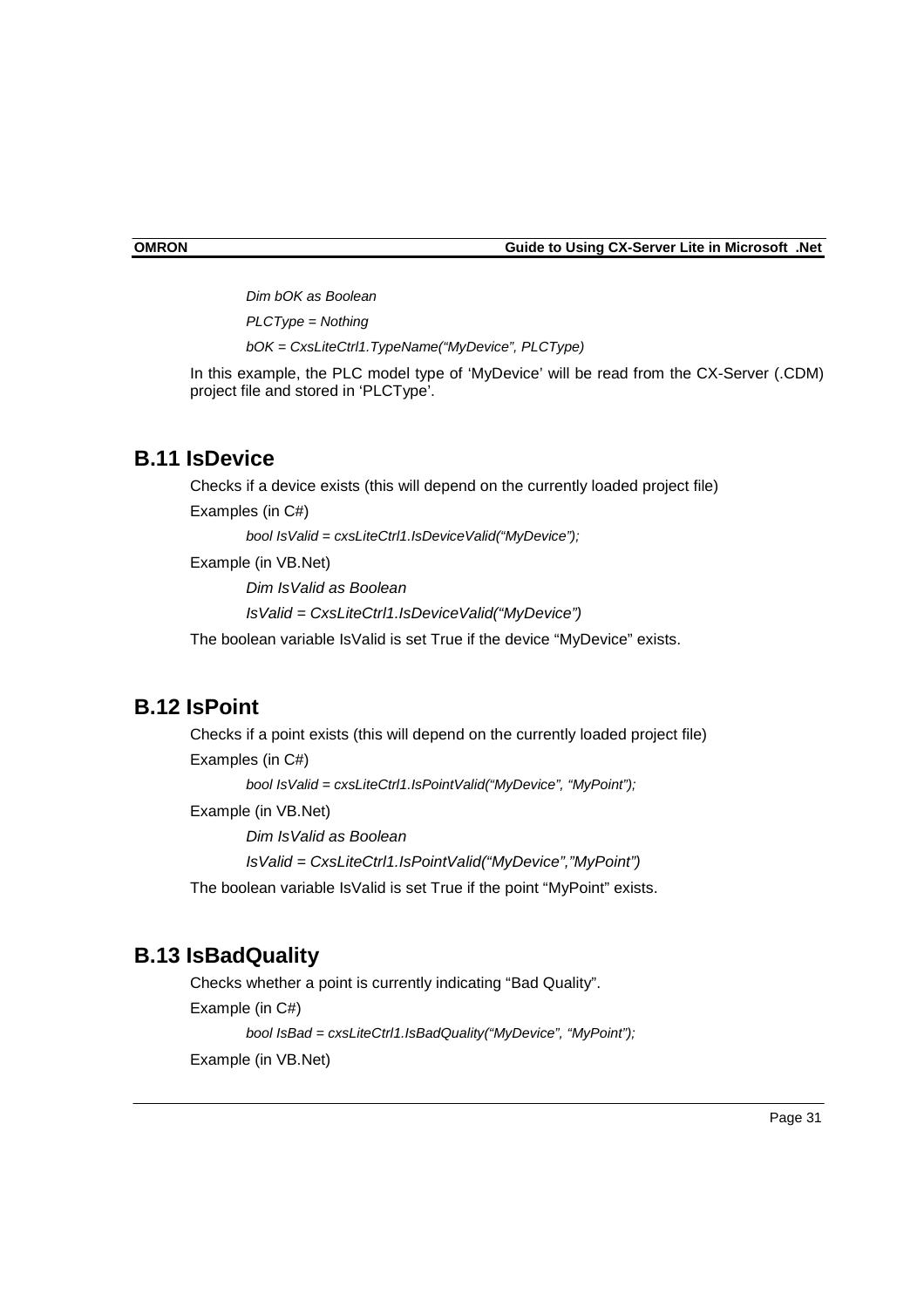<span id="page-31-0"></span>*Dim IsBad as Boolean* 

*IsBad = CxsLiteCtrl1.IsBadQuality("MyDevice","MyPoint")* 

The boolean variable IsBad is set true if the point "MyPoint" is indicating "Bad Quality" (e.g. the associated PLC is disconnected).

#### **B.14 ListDevices**

Returns an array of devices in a project

Example (in C#)

*string[] Names = null; cxsLiteCtrl1.ListDevices(out Names);* 

Example (in VB.Net)

 *Dim Names as Array CxsLiteCtrl1.ListDevices(Names)* 

#### **B.15 ListPoints**

Returns an array of points in a project or device. To specify all points in the project, use "\*".

Example 1 (in C#)

*string[] Names = null; cxsLiteCtrl1.ListPoints("MyDevice", out Names);* 

Example 1 (in VB.Net)

 *Dim Names as Array CxsLiteCtrl1 .ListPoints("MyDevice", Names)*

Example 2 (in C#)

*string[] Names = null; cxsLiteCtrl1.ListPoints("\*", out Names); / / return complete list of all points in project* 

Example 2 (in VB.Net)

*Dim Names as Array CxsLiteCtrl1.ListPoints("\*", Names) ' return complete list of all points in project*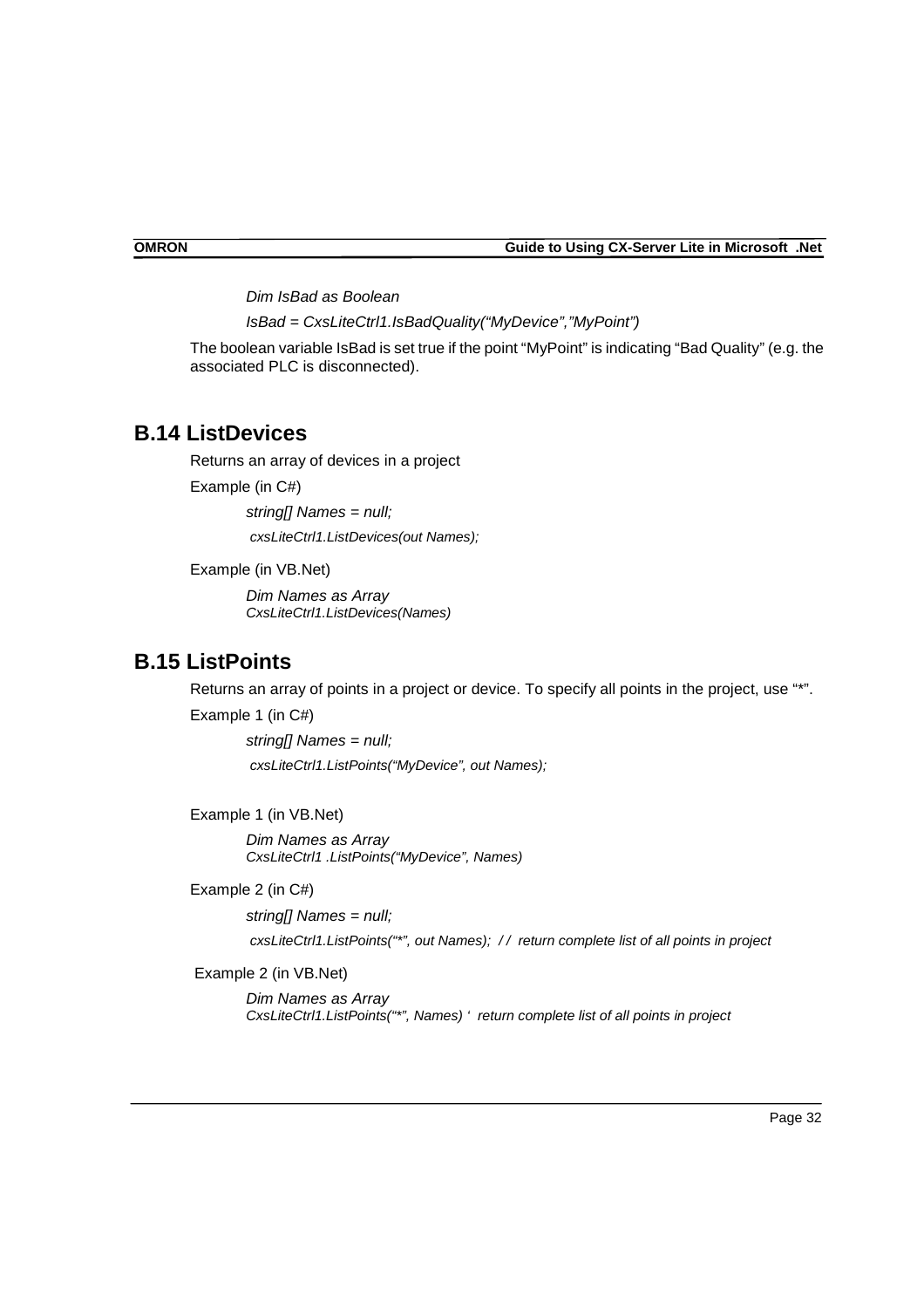## <span id="page-32-0"></span>**B.16 Read**

Function that reads a value from a device Example (in C#) o*bject Value = null; bool BadQualityFlag = false; bool ReadOK=cxsLiteCtrl1.Read("MyDevice", "MyPoint", out Value, out BadQualityFlag);* 

 *if (ReadOK)* 

 *txtReadVal.Text = Value.ToString(); // displaying the value read in text box* 

Example (in VB.Net)

*Dim BadQualityFlag as Boolean Dim ReadOK as Boolean Dim Value as Object Value = Nothing BadQualityFlag = False ReadOK = CxsLiteCtrl1.Read("MyDevice","MyPoint", Value, BadQualityFlag) If (ReadOK = True) Then TxtReadValue.Text = Value.ToString() End If* 

#### **B.17 Write**

Function that writes a value to a device Example (in C#) *bool WrittenOK = cxsLiteCtrl1.Write("MyDevice", "MyPoint", Value);*  Example (in VB.Net) *Dim WrittenOK as Boolean*  WrittenOK = CxsLiteCtrl1.Write*("MyDevice","MyPoint", Value)*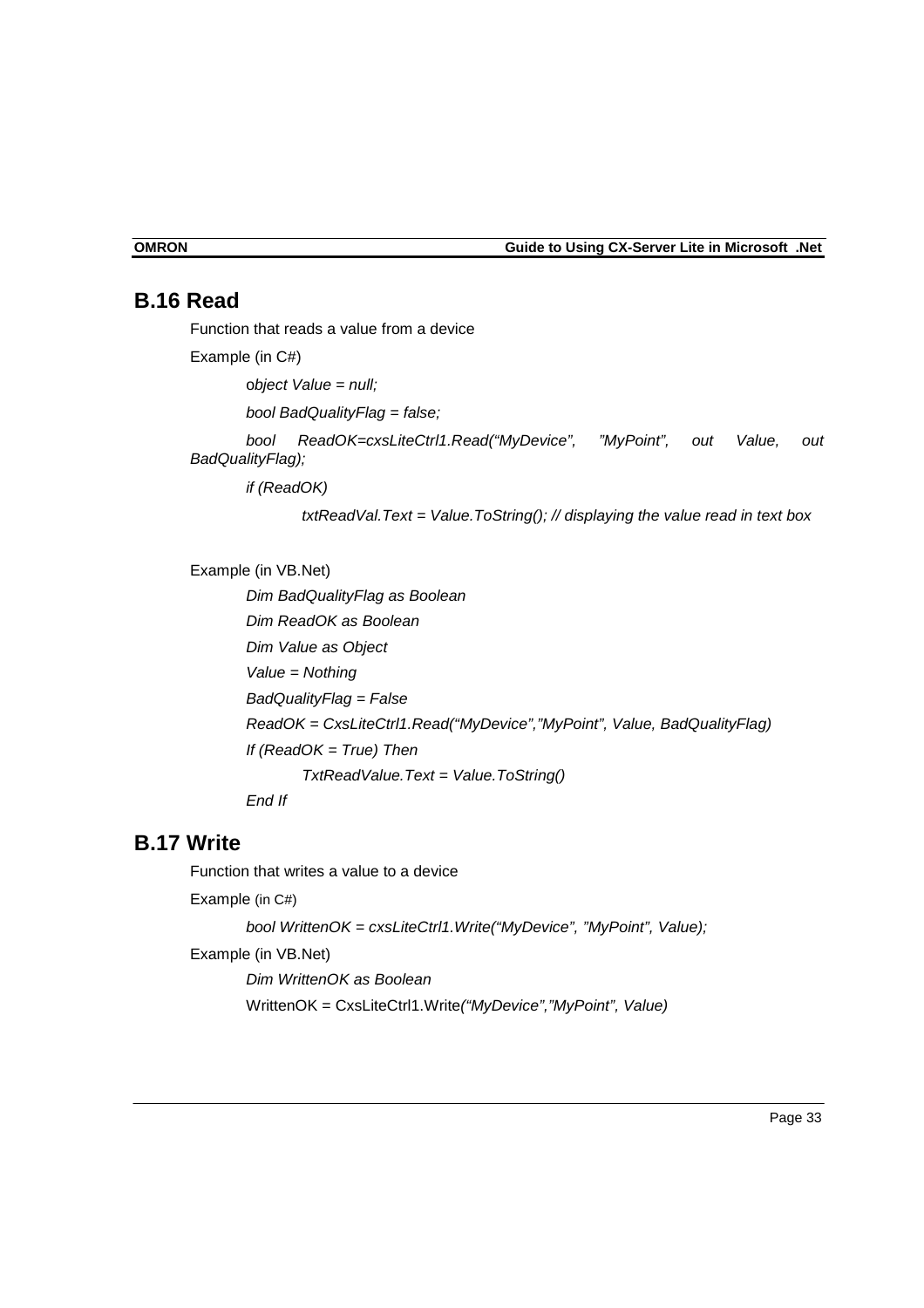#### <span id="page-33-0"></span>**B.18 ReadAsync**

Function that reads a value from a device asynchronously. The value will be returned in the ReadComplete event.

Example (in C#)

*bool ReadOK = cxsLiteCtrl1.ReadAsync("MyDevice","MyPoint");* 

Example (in VB.Net)

 *Dim ReadOK as Boolean ReadOK = CxsLiteCtrl1.ReadAsync("MyDevice","MyPoint")* 

### **B.19 WriteAsync**

Function that writes a value to a device asynchronously.

Example (in C#)

int Value  $= 12$ ;

*bool WritingOK = cxsLiteCtrl1.WriteAsync("MyDevice","MyPoint", Value);* 

Example (in VB.Net)

*Dim WritingOK as Boolean* 

*Dim Value as Integer* 

*Value = 12* 

*WritingOK = CxsLiteCtrl1.WriteAsync("MyDevice","MyPoint", Value)* 

Note: The return flag indicates that the value has been successfully placed on the write queue – it does not indicate that the write has yet taken place or that it has been successful.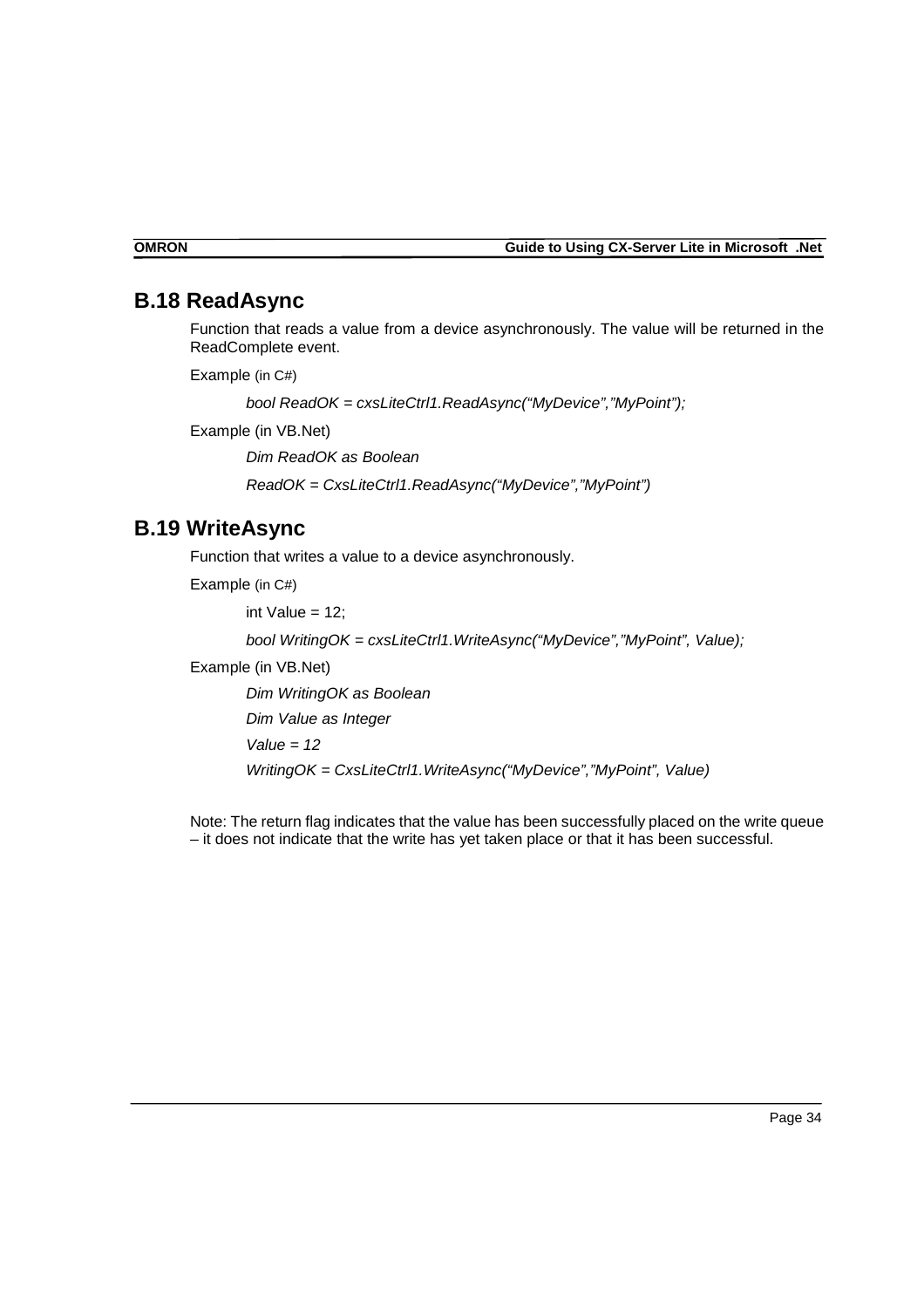### <span id="page-34-0"></span>**B.20 OnReadComplete (Event)**

This event is sent back to the application when ReadDataAsync has been called and new data is available.

Example (in C#)

*Private void cxsLiteCtrl1\_OnReadComplete(object sender, CXSLite.CXSLiteCtrl.DataChangeArgs e)* 

*{* 

 *string PointName = e.Point;* 

*string DeviceName = e.Device;* 

*txtVal.Text = e.Value.ToString(); // displays value as text* 

}

#### Example (in VB.Net)

*Private Sub CxsLiteCtrl1\_OnDataChange(ByVal sender As Object, ByVal e As CX\_SLite.CXSLiteCtrl.DataChangeArgs) Handles CxsLiteCtrl1.OnReadComplete* 

 *txtVal.Text = e.Value.ToString()* 

*End Sub* 

### **B.21 ClockRead**

Function that reads the PLC clock.

Example (in C#)

*DateTime PLCTime = new DateTime();* 

*cxsLiteCtrl1.ClockRead("MyDevice", out PLCTime);* 

Example (in VB.Net)

*Dim PLCTime As Date CxsLiteCtrl1.ClockRead("MyDevice", PLCTime)*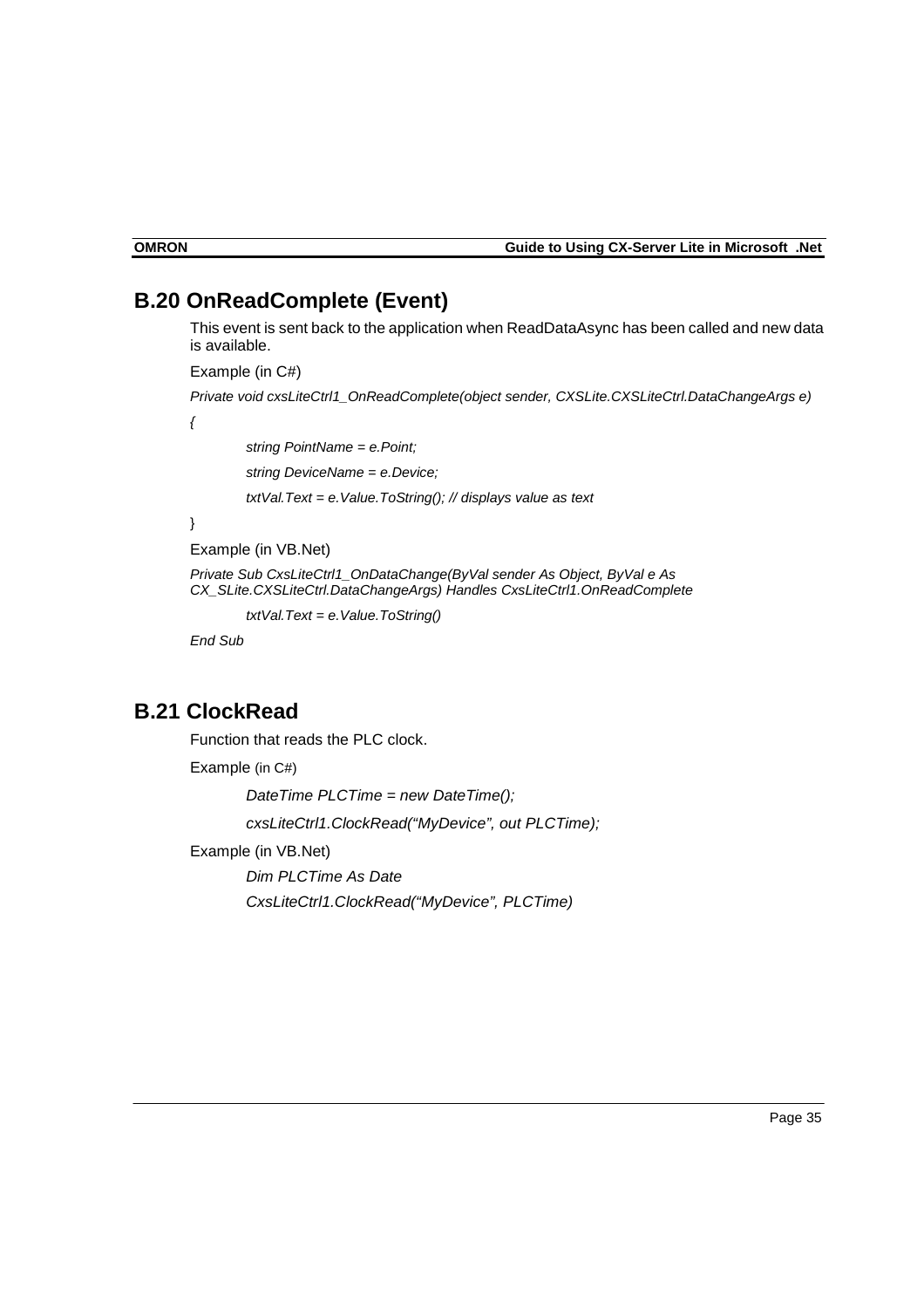#### <span id="page-35-0"></span>**B.22 ClockWrite**

Function that sets the PLC clock.

Example (in C#)

*DateTime ClockTime = new DateTime();* 

*ClockTime = DateTime.Now;* 

 *bool WrittenOK = cxsLiteCtrl1.ClockWrite("MyDevice", ClockTime);* 

Example (in VB.Net)

*Dim ClockTime as Date* 

*Dim WrittenOK as Boolean* 

*ClockTime = Date.Now* 

WrittenOK = CxsLiteCtrl1.ClockWrite("MyDevice", ClockTime)

#### **B.23 RawFINS**

Function that enables raw FINS commands to be sent to a specified PLC (Note: This is an advanced command, suitable for use only by those familiar with the Omron FINS protocol)

Example (in C#)

*String FINSResponse; bool bReadOK = cxsLiteCtrl1.RawFINS("0501", "MyPLC", CXSLite.*UnitNumber.PLC\_CPU, true, out FINSResponse);

Example (in VB.NET)

*Dim FINSResponse As String Dim OK as Boolean OK = CxsLiteCtrl1.RawFINS("0501", "MyPLC", CXSLite.*UnitNumber.PLC\_CPU, True, FINSResponse)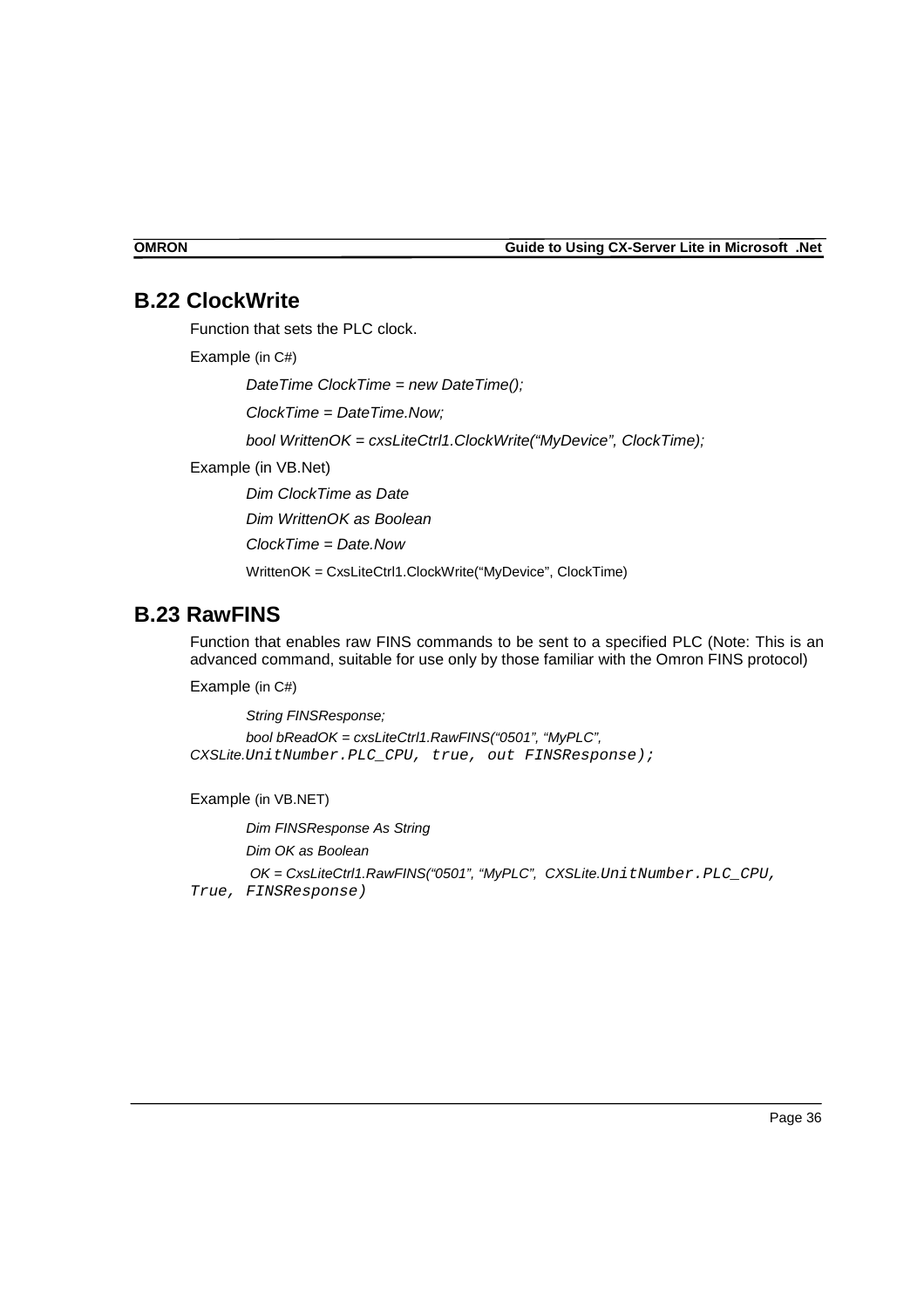## **B.24 GetLastError**

Function that returns the last error as a string (blank if no error has occurred, or no suitable error message is available).

Example (in C#)

*String LastError = cxsLiteCtrl1.GetLastError();* 

Example (in VB.Net)

*Dim LastError as String LastError = cxsLiteCtrl1.GetLastError()* 

<span id="page-36-0"></span>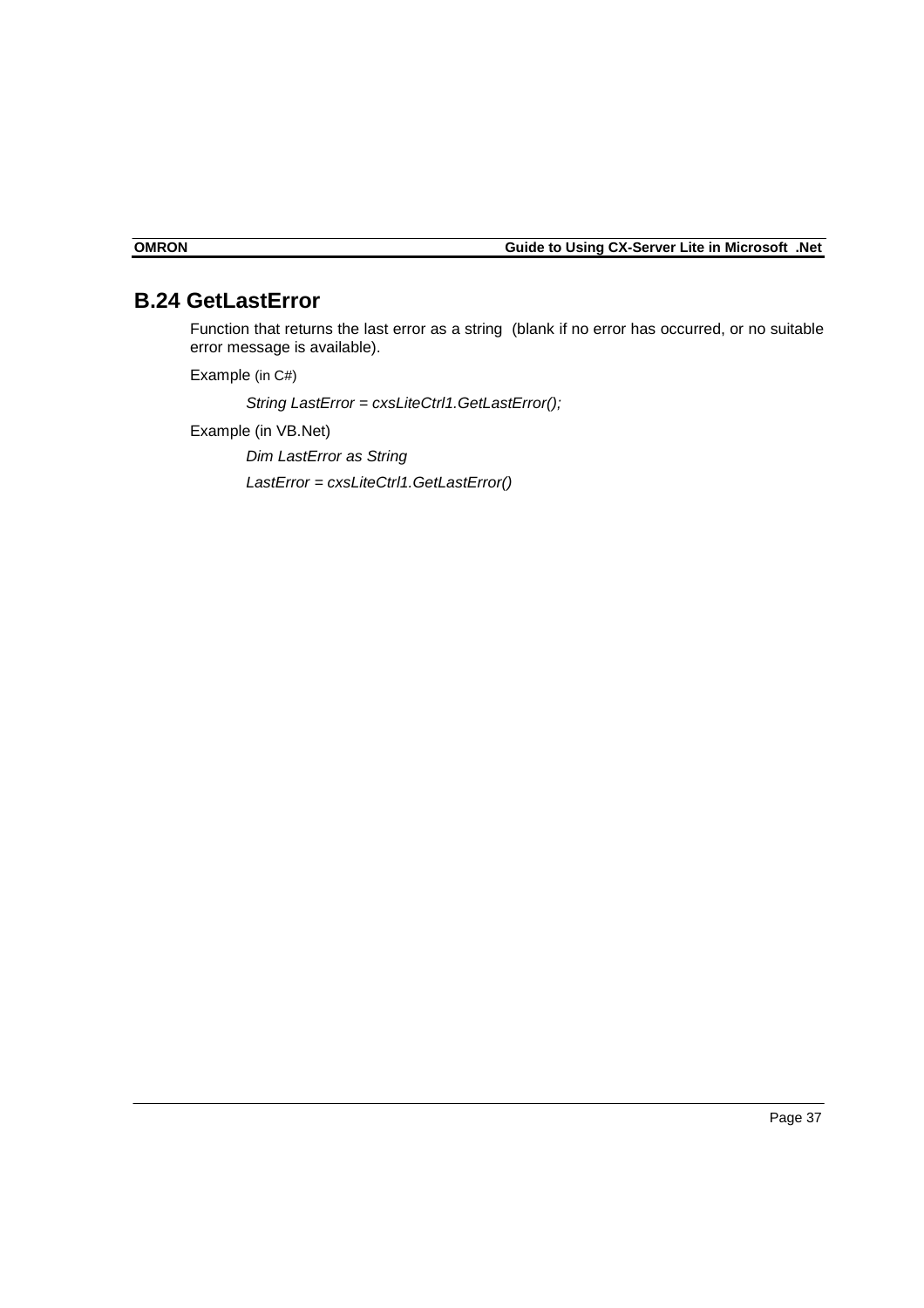## **Appendix C Visual Studio .Net Limitations and Workarounds**

## **C.1 Potential Problem Areas**

Although Visual Studio .Net 2003 is a powerful development environment, it is not perfect and does contain oddities and outright bugs. If you encounter an unexpected problem while using Visual Studio .Net, or with a program produced by it, it is very important to check on the Internet to see if it is a known issue. It is also very often worthwhile installing the latest Microsoft patch.

Examples of common known potential issues include:

- Control stops working after a new version of software is installed
- Data events are not received (typically after a new version of software is installed)

These two issues are discussed below:

#### **C.1.1. Control stops working after a new version of software is installed**

Microsoft .Net keeps track of which version of controls an application was created with, and may refuse to work with other versions. This is deliberate functionality introduced by Microsoft to reduce the risk of errors (preventing an application from running with any version of the control other than the one it was created with). This problem can affect applications whenever a new version of CX-server Lite/OPC is installed. In these cases it is necessary to delete the control, re-add it, and recompile the application.

#### **C.1.2. Data events are not received (typically after a new version of software is installed)**

On occasions Visual Studio .Net 2003 seems to lose the mapping between events and the event handler routines. As a result data values are not returned by asynchronous read or GetData events. This happens in both C# and VB.NET, typically after a new version of a control is installed, but may happen at other times. In C# the event properties for the handler become blank and need to be reselected. In VB.Net it may be necessary to delete the event handler and recreate it. After this is done the application should resume working.

<span id="page-37-0"></span>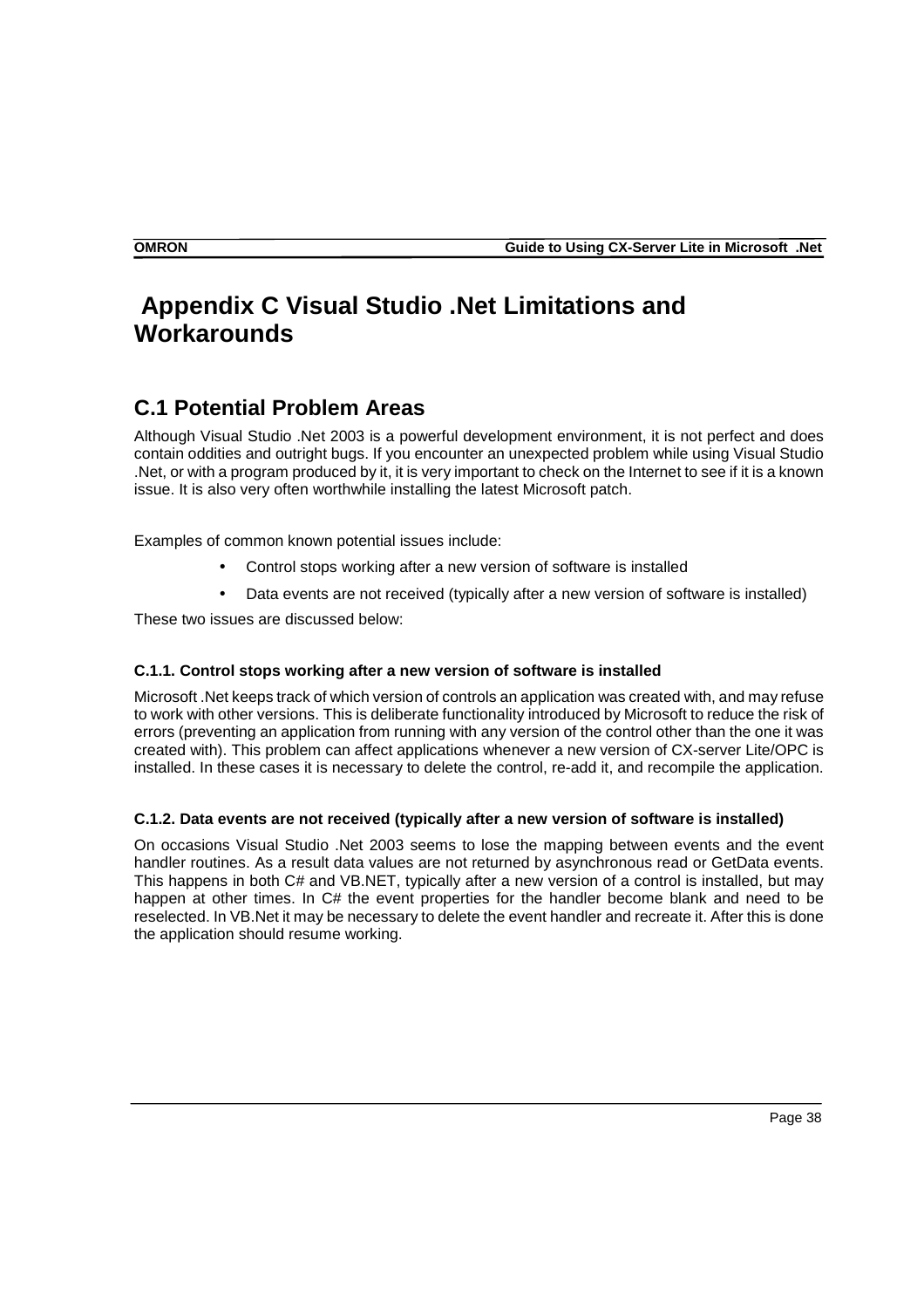## **C.2 Active X Compatibility**

Although Visual Studio .Net ActiveX compatibility is very good, it is not perfect. This section will explain how to make workarounds to solve compatibility problems which arise when using the CX-Server Lite ActiveX control in C# or VB.Net. This section assumes that the reader has a high level of technical expertise, and is familiar with terms such as "Dispatch Interface".

Dispatch interfaces in unmanaged COM that have a default property with more than one parameter are not always currently referenced correctly by Visual Studio .Net when a wrapper is automatically created for ActiveX components. The effect of this is that the 'Value' property will not be exposed when inserting or referencing the CX-Server Lite ActiveX Communications control in your WinApp C# or VB.Net application.

A solution to this problem is the use of *late binding* to invoke the 'Value' property. This way the application does not need to make direct reference to the assembly and there is no need to insert the ActiveX control into the application – it can be done via program code.

To insert a control dynamically, it is necessary to first get the class type associated with the specified program identifier and then to create an instance of the class.

The program identifier for the CX-Server Lite ActiveX Communications control is:

*"CXServerCommunicationControl.CXServerCommunicationControl.1"* 

An instance of the control can be created by the following code:

*public static Type comms =* 

*Type.GetTypeFromProgID("CXServerCommunicationControl.CXServerCommunicationControl.1");* 

*public static object target = Activator.CreateInstance(comms);* 

When an instance of the Lite control has been created, it is necessary before calling the 'Value' property to initialise the instance of the control. This is done by calling ProjectName and OpenProject methods using the function InvokeMember.

The InvokeMember method, takes an array of COM VARIANT types that represent the parameters passed to the function. In the case of the ProjectName method, this array contains one string parameter - the path where the CX-Server CDM file is located.

object  $[]$  path =  ${C:\text{C.m.}}$ ;

comms.InvokeMember("ProjectName",BindingFlags.SetProperty,null,target,path);

comms.InvokeMember("OpenProject",BindingFlags.InvokeMethod,null,target,null);

Finally, using again the function InvokeMember, the 'Value' property can be called.

To read a value from the PLC passing the point name:

*object [] point = {"MyPoint"}; comms.InvokeMember("Value", BindingFlags.GetProperty, null, target, point);* 

<span id="page-38-0"></span>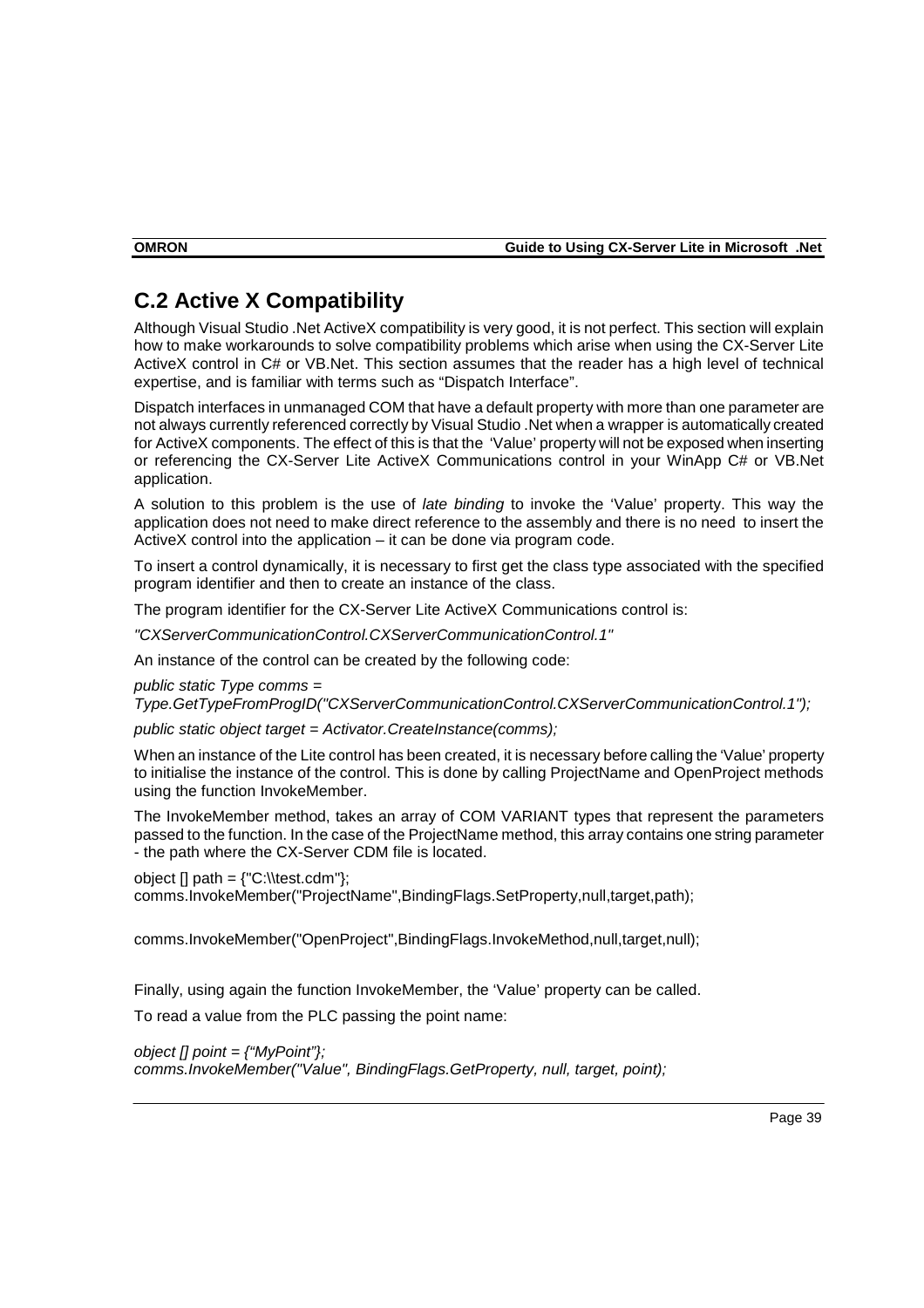To write a value to the PLC passing the point name and the new value:

*object [] args = {"MyPoint", newValue}; comms.InvokeMember("Value", BindingFlags.SetProperty, null, target, args);* 

**Note1: The System.Reflection namespace must be added to the application in order to use the methods defined in BindingFlags class.** 

**Note2: VB.NET will prefix ActiveX property names with either get\_ or set\_. As an example, ListPoints will become get\_ListPoints**

**Note3: Developers using .Net should be aware of garbage collection issues – memory is under the control of the .Net framework and may not be reclaimed for some time after an application has finished running. Where deleted or out-of-scope objects contain references to COM components (e.g. parts of CX-Server) it is possible that these applications will also remain open for some time until garbage collection occurs. Garbage collection can be forced by using the GC.Collect() method – for further details of recommended garbage collection techniques consult the Microsoft .Net documentation.**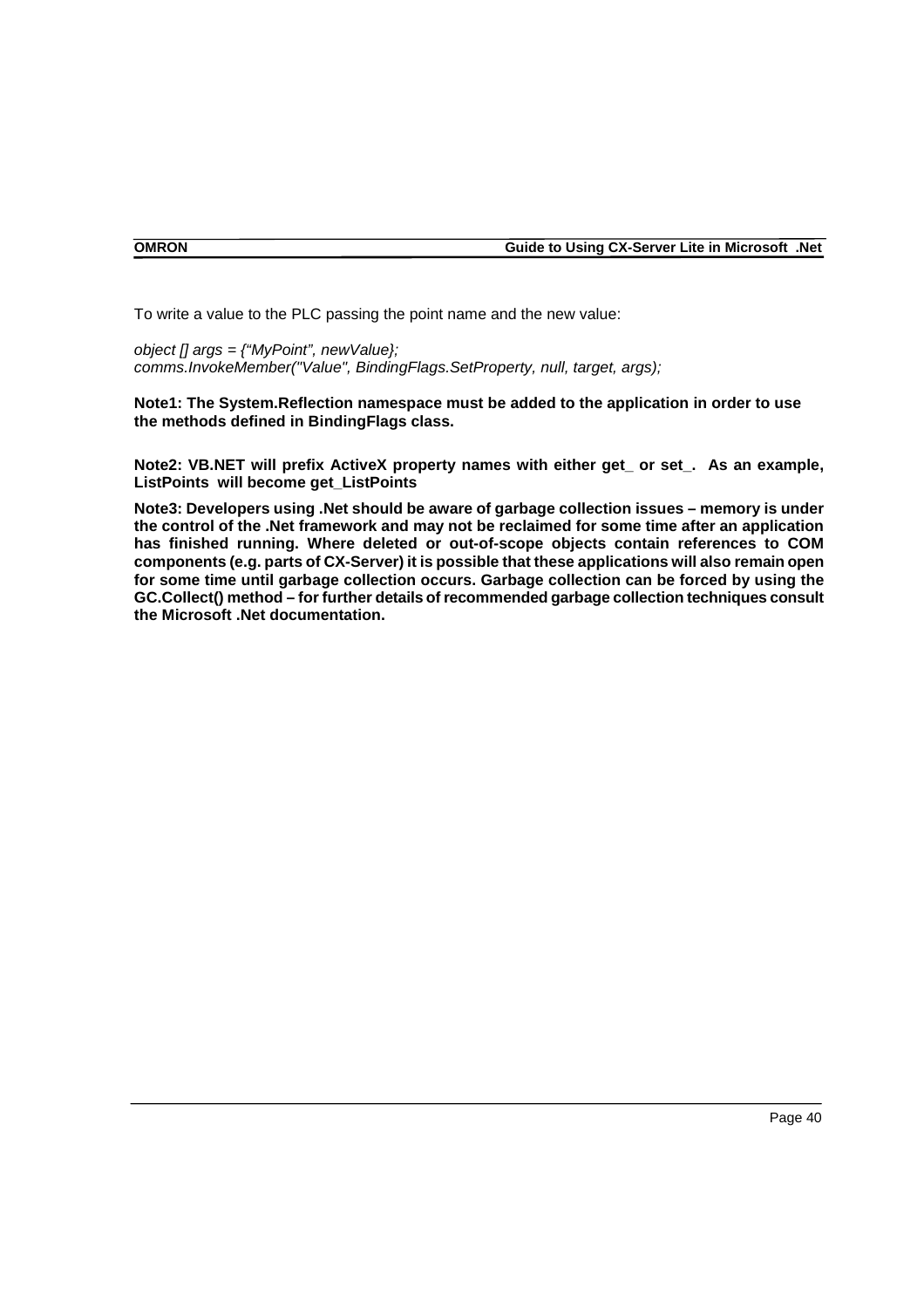# <span id="page-40-0"></span>**Glossary of Terms**

| <b>ActiveX</b>               | A component technology developed by Microsoft allowing components<br>to communicate with applications.                                                                                                                                                                                                              |
|------------------------------|---------------------------------------------------------------------------------------------------------------------------------------------------------------------------------------------------------------------------------------------------------------------------------------------------------------------|
| <b>Application</b>           | A software program that accomplishes a specific task. Examples of<br>applications are CX-Supervisor, CX-Programmer, CX-Server,<br>Microsoft Word and Microsoft Excel                                                                                                                                                |
| <b>Communications Driver</b> | The relevant communications management system for OMRON PLCs<br>in conjunction with Microsoft Windows, providing facilities for other<br>CX Automation Suite software to maintain PLC device and address<br>information and to communicate with OMRON PLCs and their<br>supported network types.                    |
| <b>Event</b>                 | User action, e.g. mouse click or System action, e.g. timer tick which<br>may cause a script to execute.                                                                                                                                                                                                             |
| <b>GUI</b>                   | Graphical User Interface. Part of a program that interacts with the user<br>and takes full advantage of the graphics displays of computers. A GUI<br>employs pull-down menus and dialog boxes for ease of use.                                                                                                      |
| I/O type                     | Input / Output type. An attribute of a point that defines the origin and<br>destination of the data for that point. The data for a point can<br>originate (be <i>input</i> from) and is destined (is <i>output</i> to) to the internal<br>computer memory, a PLC or a target application.                           |
| <b>Microsoft Excel</b>       | A spreadsheet application.                                                                                                                                                                                                                                                                                          |
| <b>Microsoft Windows</b>     | The most common operating system used by Personal Computers.                                                                                                                                                                                                                                                        |
|                              | CX-Server Lite will run only under Microsoft Windows.                                                                                                                                                                                                                                                               |
| <b>Microsoft Word</b>        | A word processing application.                                                                                                                                                                                                                                                                                      |
| <b>OLE</b>                   | Object Linking and Embedding.<br>Used to transfer and share<br>information between Microsoft Windows based applications and<br>accessories.                                                                                                                                                                         |
| <b>PC</b>                    | Abbreviation for Personal Computer.                                                                                                                                                                                                                                                                                 |
| <b>PLC</b>                   | Abbreviation for Programmable Logic Controller.                                                                                                                                                                                                                                                                     |
| Point                        | A point is used to hold a value of a predefined type - Boolean, Integer,<br>Text, etc. The contents of a point may be controlled by an object or<br>I/O mechanism such as <b>DDE</b> . The contents of a point may control the<br>action or appearance of an object, or be used for output via an I/O<br>mechanism. |
| <b>Windows Desktop</b>       | An integral part of Microsoft Windows that allows Microsoft Windows<br>based applications to be started from icons and for all applications<br>to be organised.                                                                                                                                                     |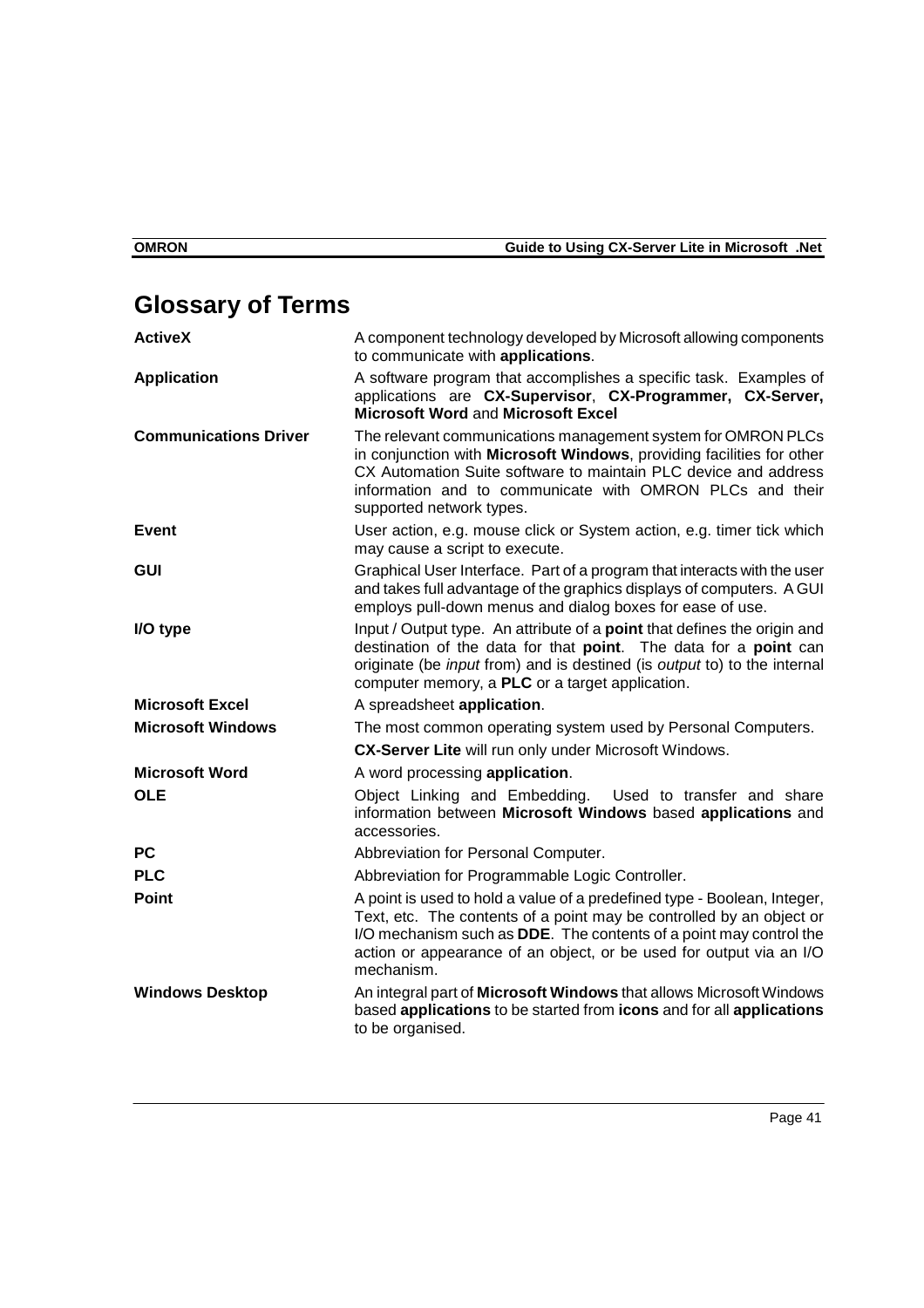#### <span id="page-41-0"></span> **Index**

## *A*

About CX-Server Lite · 9 About this Manual · 7 ActiveX Objects 7 Segment · 10 Data Logging  $\cdot$  10 Display  $\cdot$  10 LED Indicator · 10 Linear Gauge · 11 Linker · 11 Rotary Knob · 11 Rotational Gauge · 11 Thumbwheel · 11 Time · 11 Toggle · 11

## *C*

Creating a CX-Server Lite Application in VS .Net · 17

CX-Server Lite ActiveX Graphical Objects Overview · 10 CX-Server Lite Communications Control (.Net

version) · 12, 15 CX-Server Lite Communications Control (ActiveX Version) · 10

# *D*

Design Mode Properties · 24

## *E*

Example Viewing PLC Data using an Omron Graphical Control · 17

## *G*

Glossary of Terms · 41

## *R*

Run Mode Interface · 25 Run Mode Interface Functions ClockRead · 35 ClockWrite · 36 CloseDevice · 27 Connect · 26 Disconnect · 27 GetData · 28 GetLastError · 37 IsBadQuality · 31 IsDataGathered · 29 IsDevice · 31 IsPoint · 31 ListDevices · 32 ListPoints · 32 OnDataChange (Event) · 29 OnReadComplete (Event) · 35 OpenDevice · 27 RawFINS · 36 Read · 33 ReadAsync · 34 RunMode · 30 StopData · 29 TypeName · 30 Write · 33 WriteAsync · 34

## *T*

Technical Support · 9 The Help System, and How to access it  $\cdot$  7

# *U*

Using CX-Server Lite Controls with C# and VB.NET · 20 Using CX-Server Lite in Microsoft .Net Overview · 10 Using CX-Server Lite in Microsoft .Net · 7 Using the CX-Server Lite ActiveX Controls in Microsoft .Net Applications · 13 Using the CX-Server Lite Communications Control (.Net version) · 20